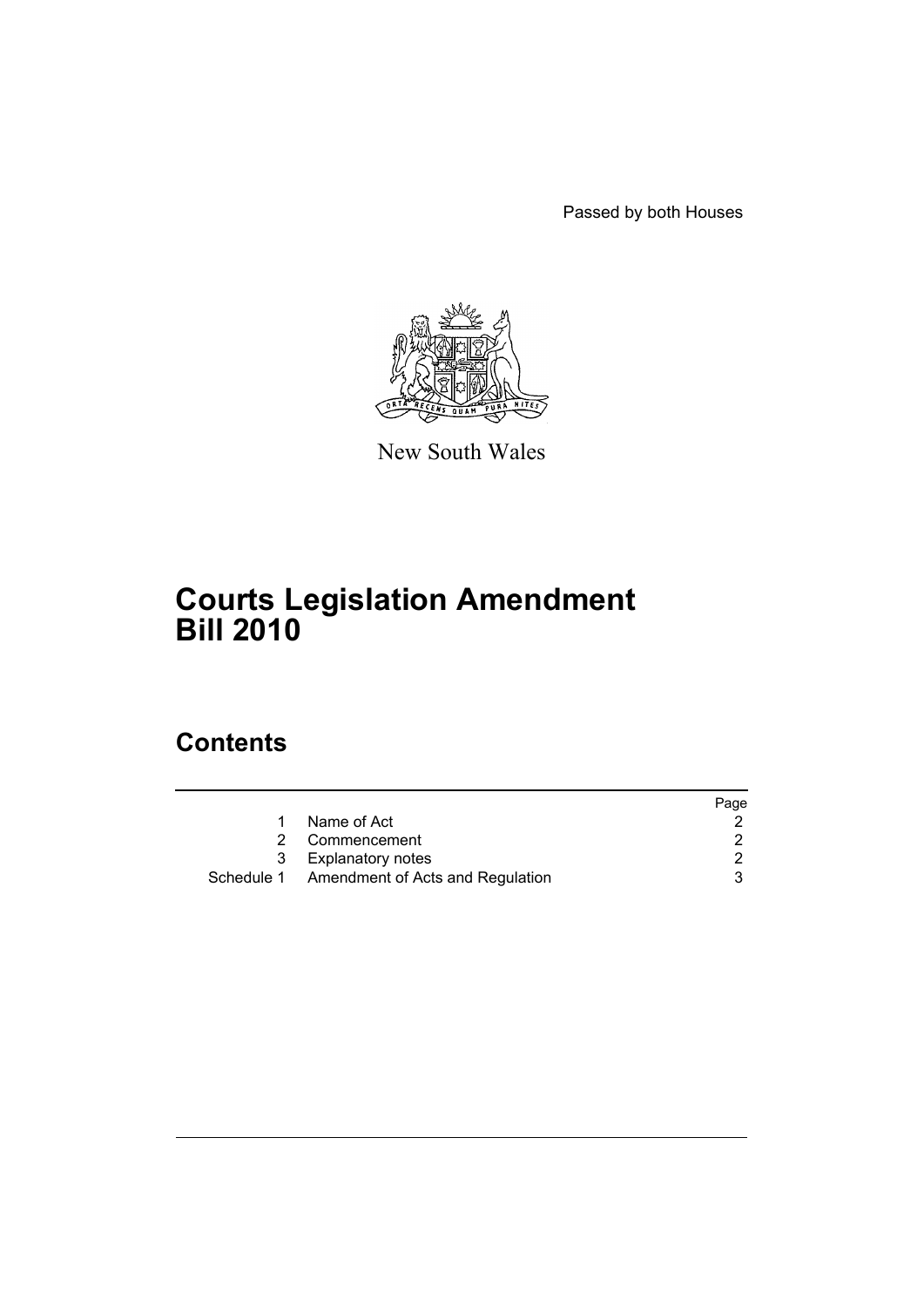*I certify that this PUBLIC BILL, which originated in the LEGISLATIVE COUNCIL, has finally passed the LEGISLATIVE COUNCIL and the LEGISLATIVE ASSEMBLY of NEW SOUTH WALES.*

*Legislative Council 2010* *Clerk of the Parliaments*



New South Wales

# **Courts Legislation Amendment Bill 2010**

Act No , 2010

An Act to amend certain Acts and a Regulation with respect to courts and tribunals and civil and criminal procedure.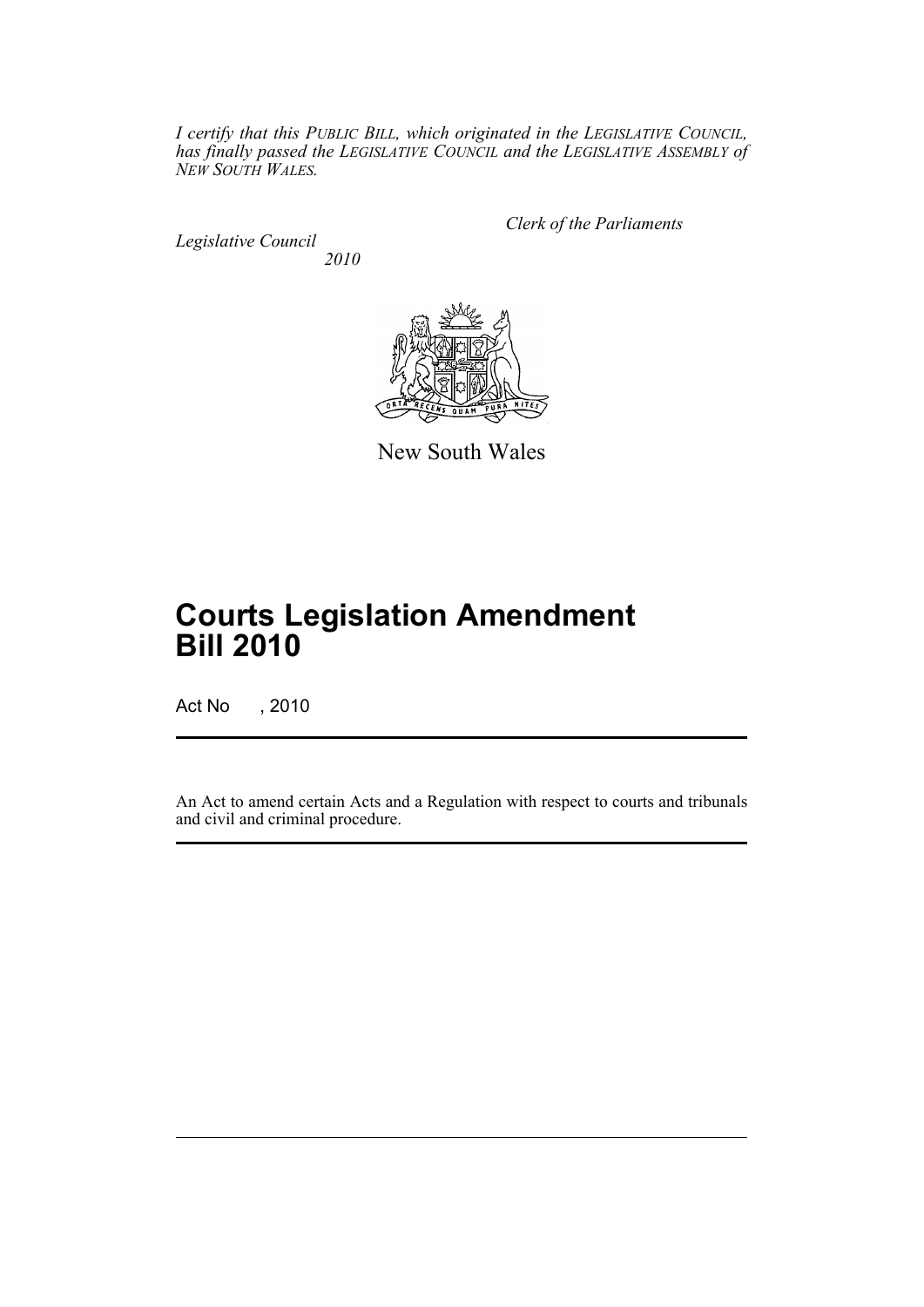### <span id="page-2-0"></span>**The Legislature of New South Wales enacts:**

#### **1 Name of Act**

This Act is the *Courts Legislation Amendment Act 2010*.

#### <span id="page-2-1"></span>**2 Commencement**

- (1) This Act commences on the date of assent to this Act, except as provided by subsection (2).
- (2) The amendments made by Schedule 1 commence on the day or days specified in that Schedule in relation to the amendments concerned. If a commencement day is not specified, the amendments commence on the date of assent to this Act.

### <span id="page-2-2"></span>**3 Explanatory notes**

The matter appearing under the heading "Explanatory note" in Schedule 1 does not form part of this Act.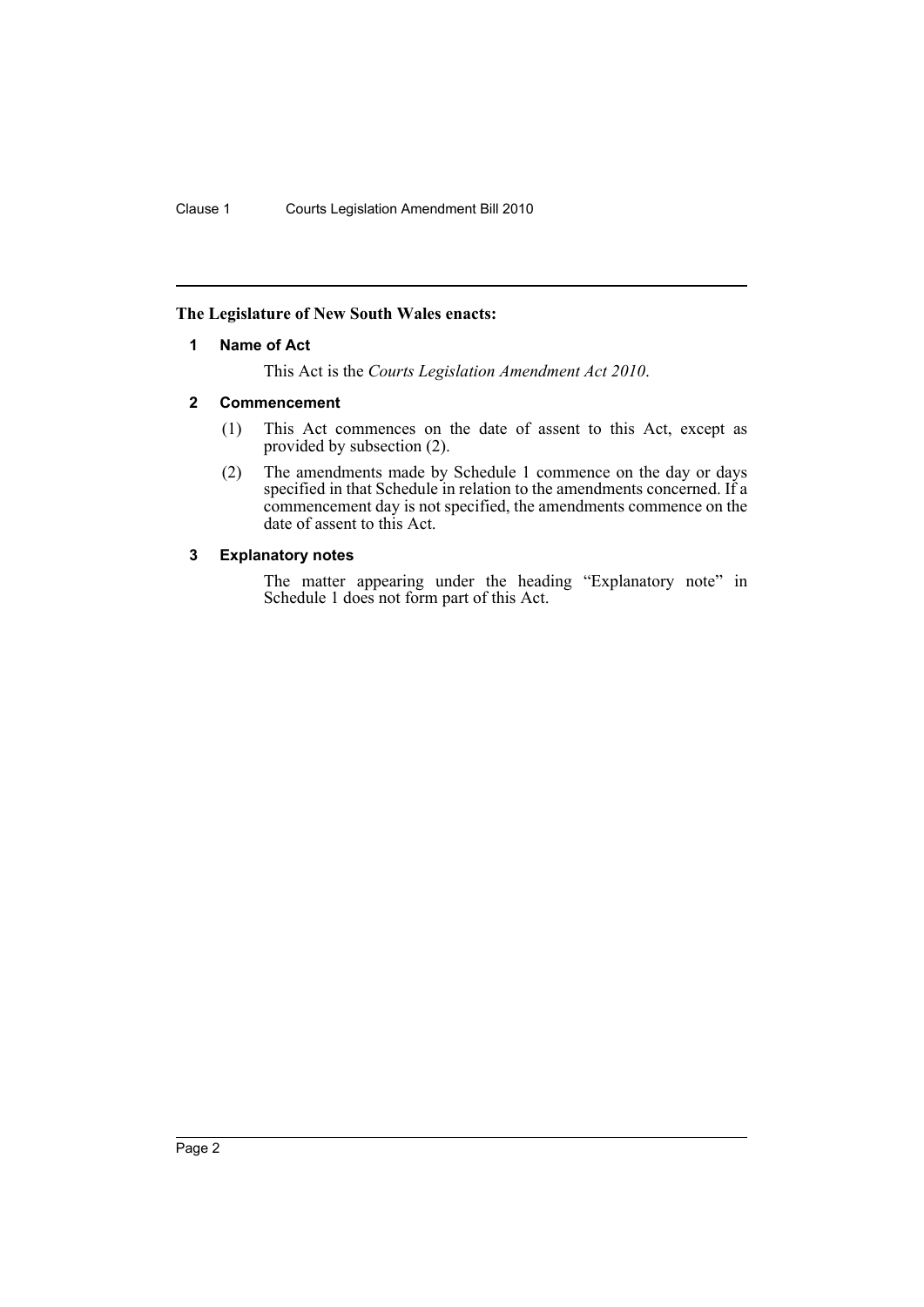Amendment of Acts and Regulation Schedule 1

### <span id="page-3-0"></span>**Schedule 1 Amendment of Acts and Regulation**

### **1.1 Administrative Decisions Tribunal Act 1997 No 76**

#### **[1] Section 24A Constitution of Tribunal for exercise of interlocutory and ancillary functions**

Insert in alphabetical order in section 24A (1):

*ancillary function* means any of the following:

- (a) the making of an order or other decision by the Tribunal (including an Appeal Panel of the Tribunal) in relation to the awarding of costs in proceedings in the Tribunal,
- (b) the function of determining whether the Tribunal (including an Appeal Panel of the Tribunal) has jurisdiction to deal with a matter.

### **[2] Section 24A (2) and (2A)**

Omit "interlocutory functions" wherever occurring.

Insert instead "interlocutory or ancillary functions".

### **[3] Section 24A (3)**

Omit "interlocutory function".

Insert instead "interlocutory or ancillary function".

### **[4] Section 73 Procedure of the Tribunal generally**

Insert after section 73 (5):

- (5A) An application made to the Tribunal to reinstate proceedings under subsection (5) (h) must be made:
	- (a) within 28 days after the Tribunal dismissed the proceedings that are sought to be reinstated, or
	- (b) within such further time as the Tribunal may allow.

### **[5] Section 113 Right to appeal against appealable decisions of the Tribunal**

Insert after section 113 (2D):

(2E) If an appeal is made under subsections (1) and (2) against the exercise of an ancillary function (within the meaning of section 24A) by the Tribunal, the Appeal Panel may be constituted in the same way as an Appeal Panel may be constituted under subsection (2B) in relation to appeals against the exercise of an interlocutory function by the Tribunal.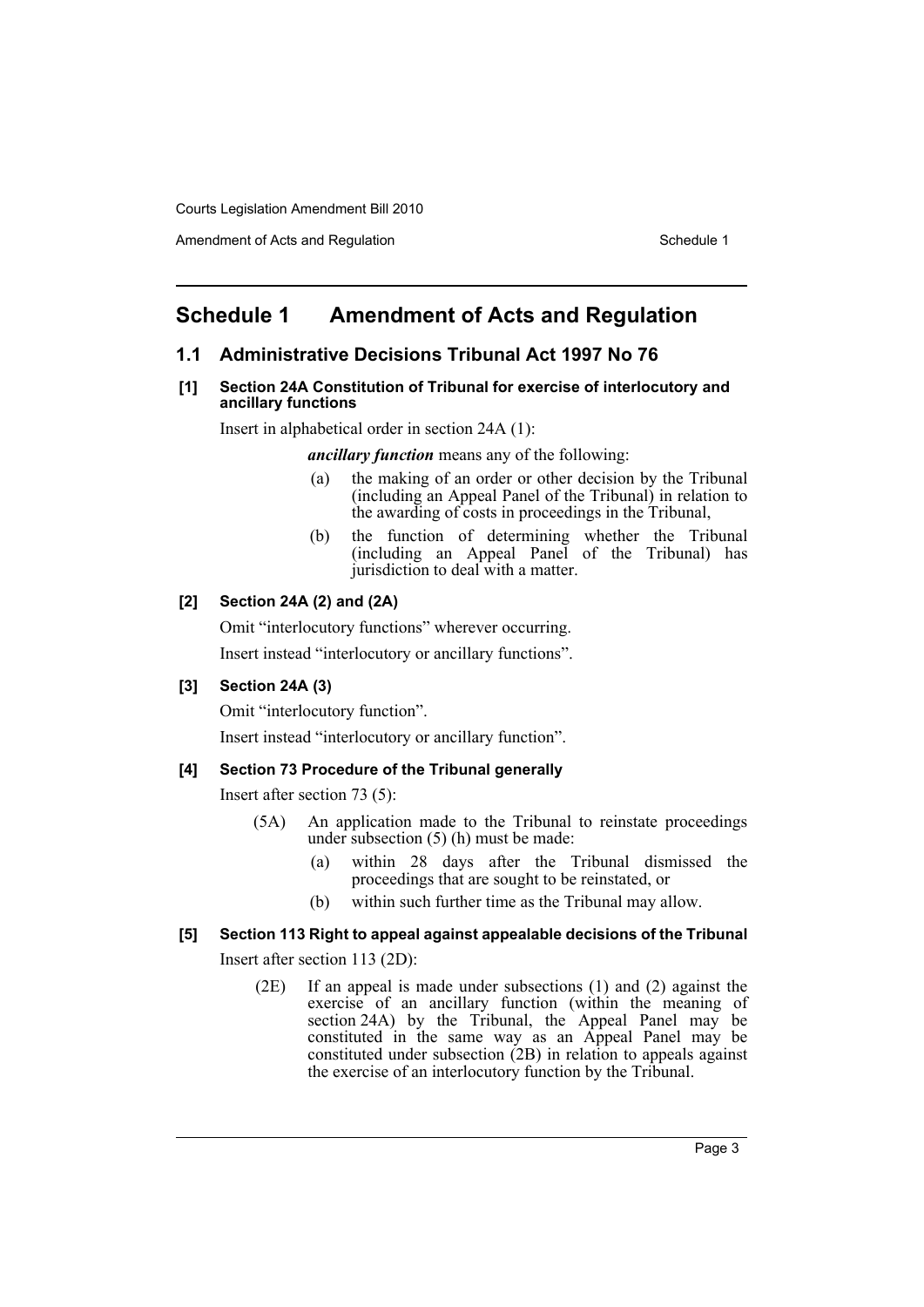Schedule 1 Amendment of Acts and Regulation

(2F) The provisions of subsection (2E):

- (a) have effect despite any other requirement of this Act or any other enactment relating to the constitution of an Appeal Panel for the exercise of its functions (including section 24A), and
- (b) do not prevent a differently constituted Appeal Panel from determining an appeal under subsections  $(1)$  and  $(2)$  if the Panel is duly constituted to exercise that function apart from subsection (2E).

#### **[6] Schedule 2 Composition and functions of Divisions**

Omit "practising legal practitioner" from clause 3 (1) of Part 1.

Insert instead "judicial member".

#### **[7] Schedule 5 Savings and transitional provisions**

Insert at the end of clause 1 (1):

*Courts Legislation Amendment Act 2010*, to the extent that it amends this Act

#### **[8] Schedule 5**

Insert at the end of the Schedule (with appropriate Part and clause numbers):

### **Part Provision consequent on enactment of Courts Legislation Amendment Act 2010**

#### **Constitution of Tribunal in Community Services Division**

The amendment made to clause 3 of Part 1 of Schedule 2 by the *Courts Legislation Amendment Act 2010* extends to proceedings that were pending (but not yet heard) before the commencement of the amendment.

#### **Explanatory note**

Items [1]–[3] of the proposed amendments to the *Administrative Decisions Tribunal Act 1997* (*the Act*) enable the Administrative Decisions Tribunal to be constituted by a single judicial member (in proceedings at first instance) or by a presidential judicial member (in proceedings on appeal) for the purpose of determining costs or whether a matter is within the Tribunal's jurisdiction.

Item [4] of the proposed amendments to the Act requires an application for the reinstatement of proceedings that have been dismissed because of an applicant's failure to appear to be made within 28 days after the dismissal of the proceedings or such further period as the Tribunal may allow.

Item [5] of the proposed amendments to the Act enables an appeal to an Appeal Panel from a decision of the Tribunal in relation to jurisdiction or costs to be heard by an Appeal Panel constituted in the same way as an Appeal Panel may be constituted in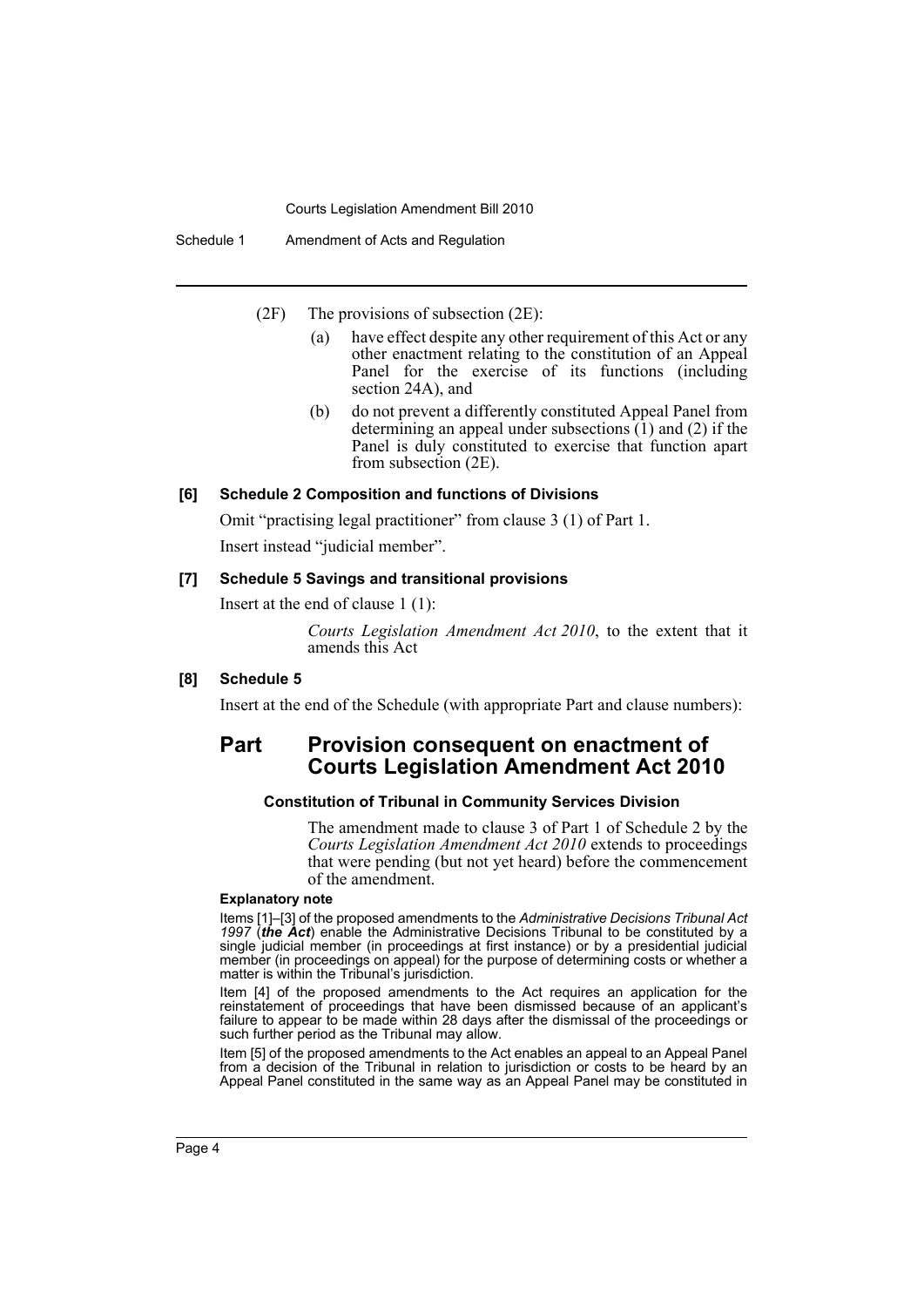Amendment of Acts and Regulation Schedule 1 and Schedule 1

relation to an appeal against an interlocutory decision. The amendment is consequential on the amendments to the Act proposed to be made by items [1]–[3]. Item [6] of the proposed amendments to the Act provides for the Tribunal in its Community Services Division to be constituted in certain circumstances by 3 Division members, one of whom must be a judicial member. Currently, the Act provides for the Tribunal in that Division to be constituted by 3 Division members, one of whom must be a practising legal practitioner. Item [8] of the proposed amendments inserts a

transitional provision relating to the amendment proposed to be made by item [6]. Item [7] of the proposed amendments to the Act enables the Governor to make regulations of a savings or transitional nature consequent on the enactment of the proposed amendments to the Act.

### **1.2 Children and Young Persons (Care and Protection) Act 1998 No 157**

#### **[1] Section 3 Definitions**

Omit "preliminary conference" from paragraph (b) of the definition of *non-court proceedings*.

Insert instead "dispute resolution conference".

#### **[2] Section 65 Dispute resolution conferences**

Omit "preliminary conference" from section 65 (1), (1A) and (3) wherever occurring.

Insert instead "dispute resolution conference".

#### **[3] Section 65 (2) and (2A)**

Omit section 65 (2). Insert instead:

- (2) The purpose of a dispute resolution conference is to provide the parties with an opportunity to agree on action that should be taken in the best interests of the child or young person concerned.
- (2A) In conducting a dispute resolution conference, a Children's Registrar is to act as a conciliator between the parties. In so doing:
	- (a) the Children's Registrar should seek to encourage the parties to agree on action that should be taken in relation to the child or young person concerned (including the formulation of final or interim orders that may be made by consent), or
	- (b) if the parties cannot agree on the action to be taken in relation to the child or young person, the Children's Registrar should encourage the parties:
		- (i) to identify areas of agreement between the parties, and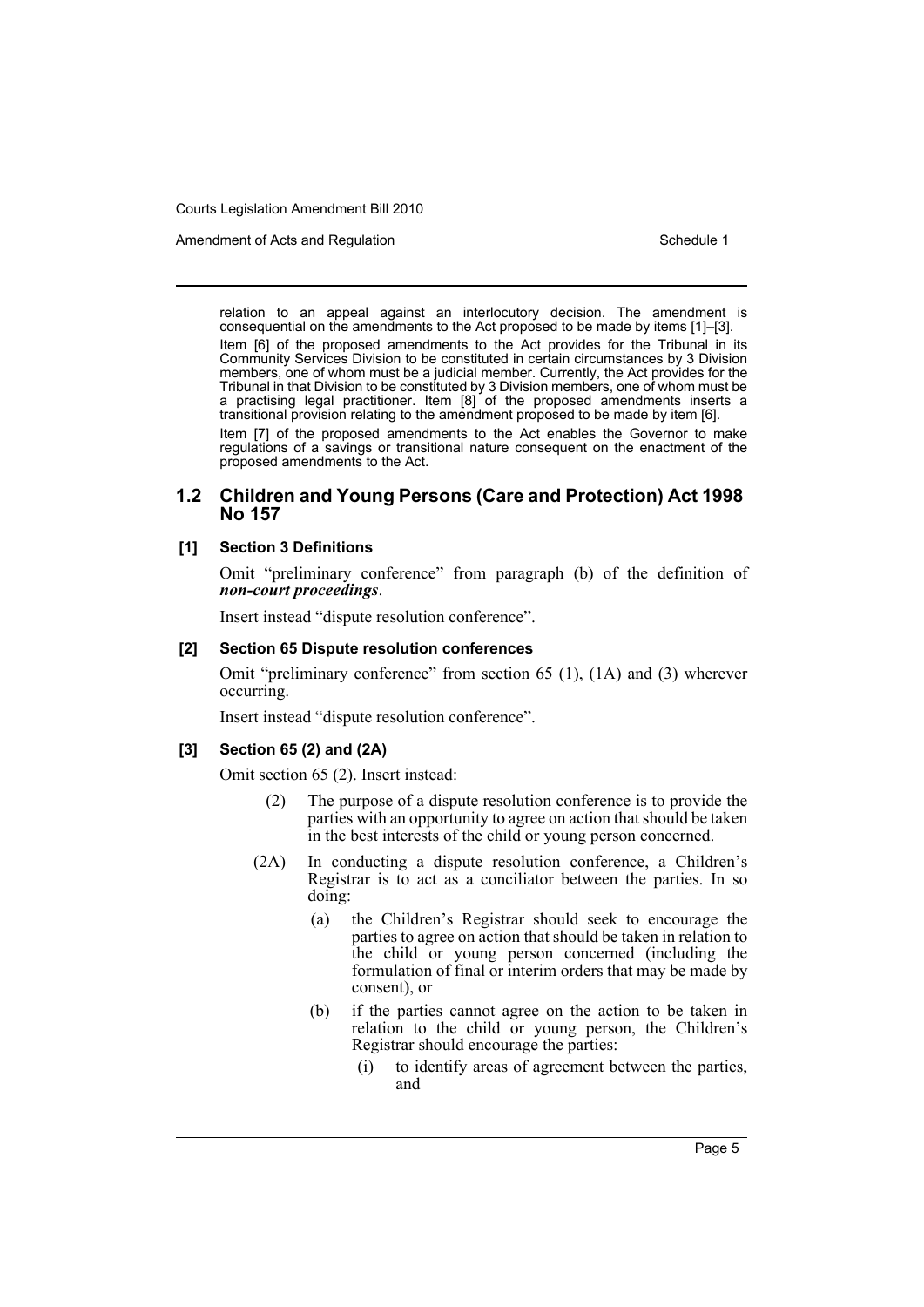Schedule 1 Amendment of Acts and Regulation

- (ii) to identify issues in dispute between the parties, and
- (iii) to determine the best way of resolving any issues in dispute, including by referring the application to independent alternative dispute resolution, and
- (iv) if it is not appropriate to refer the application to independent alternative dispute resolution, to set a timetable for the hearing of the application by the Children's Court.

#### **[4] Section 264 Regulations**

Omit "preliminary conferences" from section 264 (1A) (c).

Insert instead "dispute resolution conferences".

#### **[5] Schedule 3 Savings, transitional and other provisions**

Insert at the end of clause 1 (1):

*Courts Legislation Amendment Act 2010*, to the extent that it amends this Act

#### **Explanatory note**

Items [2] and [3] of the proposed amendments to the *Children and Young Persons (Care and Protection) Act 1998* (*the Act*) confirm that preliminary conferences held under section 65 of the Act are intended to be used for the purpose of dispute resolution. To emphasise this purpose, such conferences will be renamed as "dispute resolution conferences" and the role of a Children's Registrar as a conciliator in such conferences is reaffirmed. Items [1] and [4] of the proposed amendments make consequential amendments.

Item [5] of the proposed amendments enables the Governor to make regulations of a savings or transitional nature consequent on the enactment of the proposed amendments to the Act.

### **1.3 Children and Young Persons (Care and Protection) Regulation 2000**

**Clause 11 Protection of information disclosed in alternative dispute resolution**

Omit "preliminary conference" wherever occurring in paragraph (b) of the definition of *alternative dispute resolution* in clause 11 (1).

Insert instead "dispute resolution conference".

#### **Explanatory note**

The proposed amendment to the *Children and Young Persons (Care and Protection) Regulation 2000* makes an amendment that is consequential on the renaming of a preliminary conference under section 65 of the *Children and Young Persons (Care and Protection) Act 1998* as a dispute resolution conference by the amendments proposed to be made to that section by Schedule 1.2.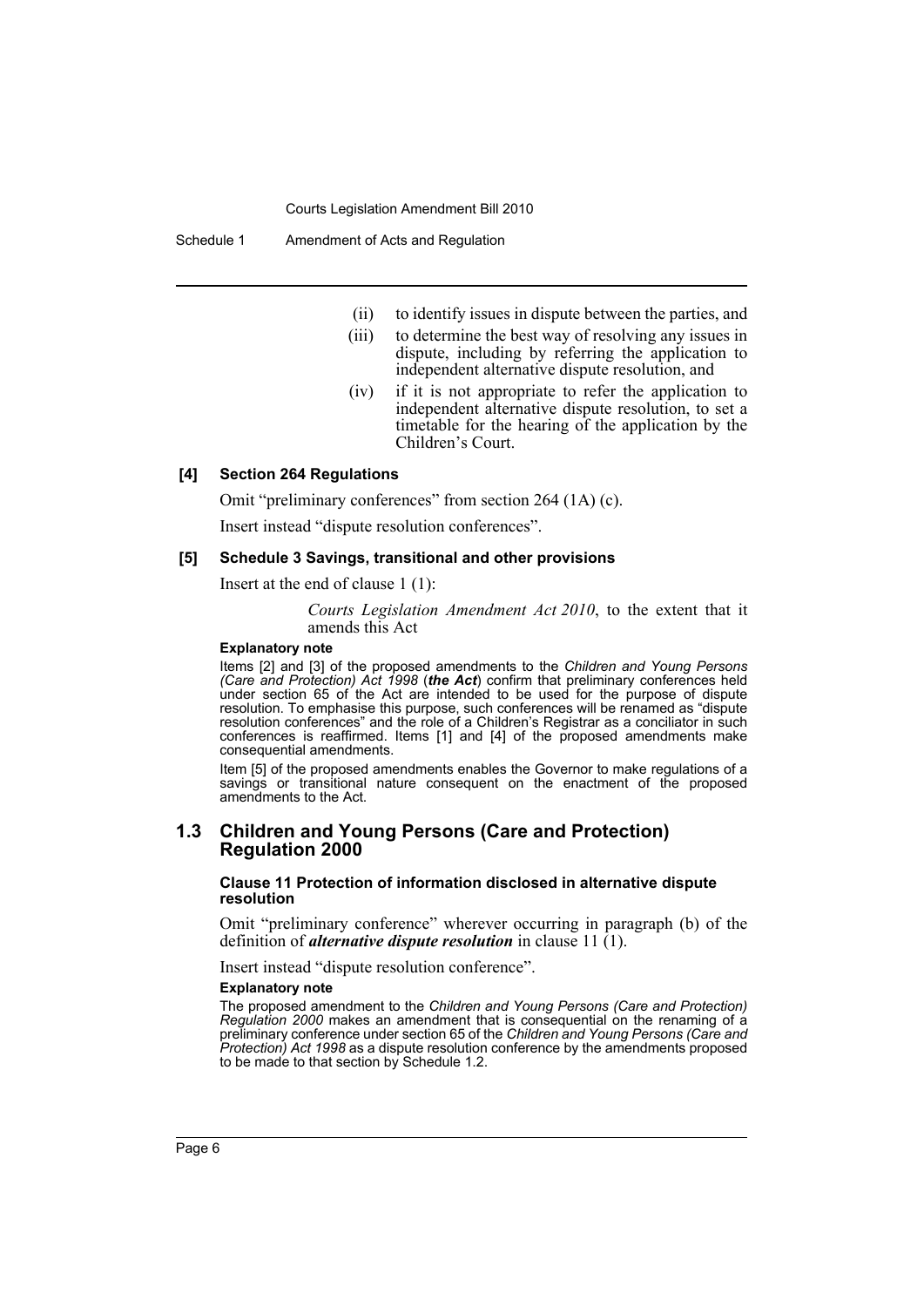Amendment of Acts and Regulation Schedule 1 and Schedule 1

### **1.4 Children (Criminal Proceedings) Act 1987 No 55**

#### **[1] Section 41 Enforcement of conditions of good behaviour bond or probation or compliance with outcome plan**

Insert after section 41 (1):

- (1A) Without limiting subsection (1), the Children's Court (in the case of a person who is under the age of 21 years) or the Local Court (in the case of a person who is of or above the age of 21 years) may call on a person to appear before it if the Court suspects that the person:
	- (a) has entered into a good behaviour bond, or been released on probation, under section 33 (1), or been released under section 33 (1) (c1) on condition that the person complies with an outcome plan, and
	- (b) has failed to comply with a condition of the person's good behaviour bond or probation, or has failed to comply with the outcome plan.
- (1B) If the person fails to appear after being called to do so under subsection (1A), the Court may:
	- (a) issue a warrant for the person's arrest, or
	- (b) authorise an authorised officer to issue a warrant for the person's arrest.

#### **[2] Section 41 (2)**

Insert "or (1B)" after "subsection (1) (d)".

### **[3] Schedule 2 Savings and transitional provisions**

Insert at the end of the Schedule (with appropriate Part and clause numbers):

## **Part Courts Legislation Amendment Act 2010**

#### **Application of amendments to section 41**

The amendments made to section 41 by the *Courts Legislation Amendment Act 2010* extend to a failure of a person of the kind referred to in section 41 (1A) (as inserted by that Act) occurring before the commencement of the amendments.

#### **Explanatory note**

Item [1] of the proposed amendments to the *Children (Criminal Proceedings) Act 1987* (*the Act*) enables the Children's Court and the Local Court to call, of the Court's own motion, on a person to appear before the Court if it suspects that the person has failed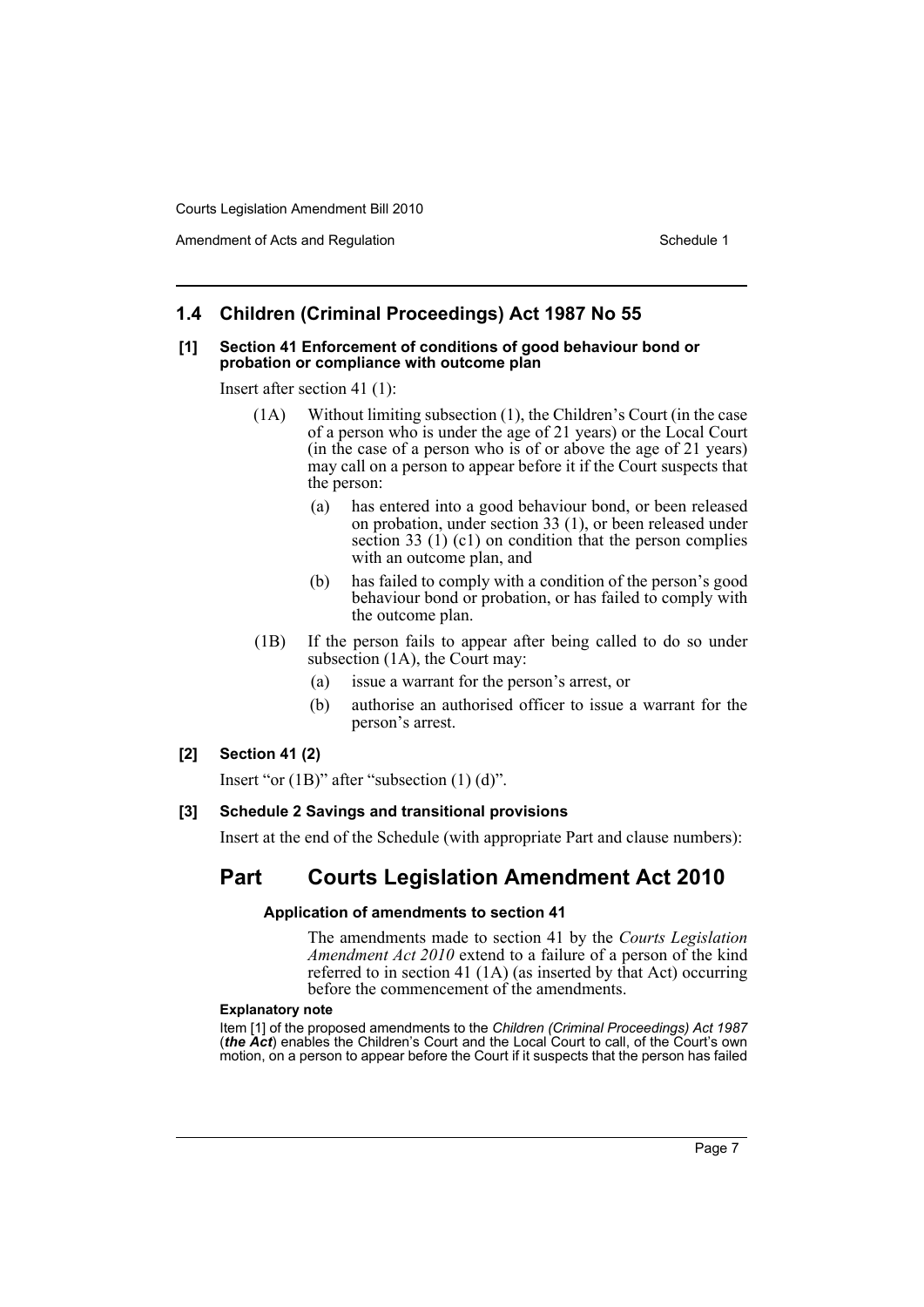Schedule 1 Amendment of Acts and Regulation

to comply with a good behaviour bond or a condition of probation or outcome plan determined under the *Young Offenders Act 1997*. Item [2] of the proposed amendments to the Act makes a consequential amendment.

Item [3] of the proposed amendments to the Act inserts a transitional provision to enable the Children's Court and the Local Court to use the new power to call on a person to appear before the Court in relation to failures occurring before the commencement of the amendments proposed to be made by items [1] and [2] of the proposed amendments.

### **1.5 Children's Court Act 1987 No 53**

#### **Section 6A President of Children's Court**

Omit section 6A (8). Insert instead:

- (8) The President may, while holding office as the President, exercise the jurisdiction of the District Court if:
	- (a) the President is requested to do so by the Chief Judge of the District Court in relation to particular proceedings before that Court, and
	- (b) the President agrees to the request.

#### **Explanatory note**

Section 6A of the *Children's Court Act 1987* (*the Act*) provides that the President of the Children's Court must be a District Court Judge. However, the section currently prevents the President from exercising the jurisdiction of the District Court while he or she holds office as President.

The proposed amendment to the Act will enable the President of the Children's Court to agree to sit as a District Court Judge (if the workload of the Children's Court permits) in particular proceedings before the District Court if requested to do so by the Chief Judge of the District Court.

### **1.6 Civil Liability Act 2002 No 22**

#### **[1] Section 17 Indexation of maximum amount relating to non-economic loss**

Omit "in the Gazette" from section 17 (1) and (6) wherever occurring.

Insert instead "on the NSW legislation website".

#### **[2] Section 26QA**

Insert after section 26Q:

#### **26QA Court may deal with victim claim on the papers**

A court is to determine a victim claim made to it without conducting a hearing unless it is satisfied that the interests of justice require that a hearing be held in the presence of the parties.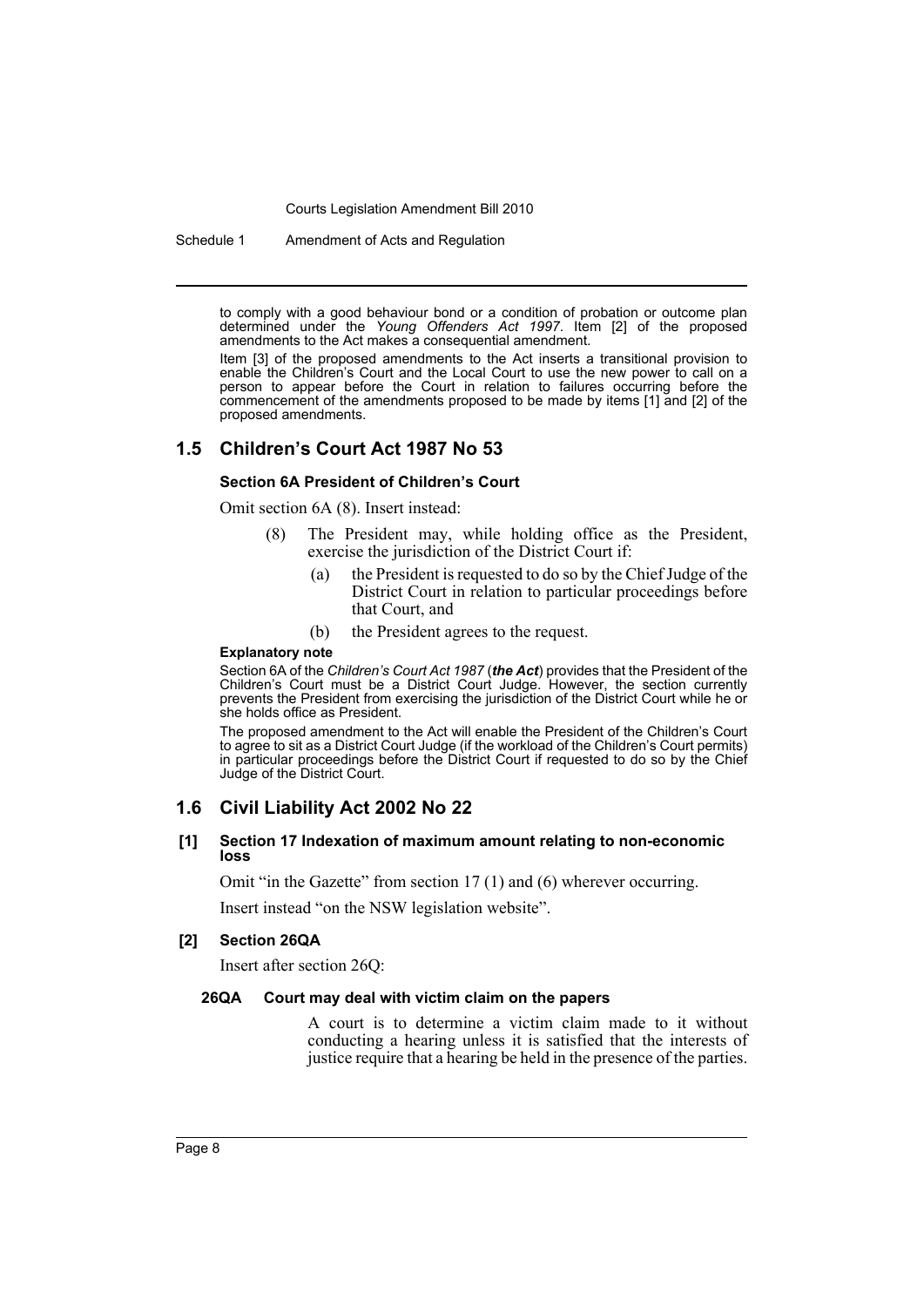Amendment of Acts and Regulation Schedule 1 and Schedule 1

#### **[3] Part 2A, Division 7**

Insert after Division 6:

### **Division 7 Miscellaneous**

#### **26X Limitation on exemplary, punitive and aggravated damages against protected defendant in cases of vicarious liability**

- (1) In an action against a protected defendant for the award of personal injury damages where the act or omission that caused the injury or death was a tort (whether or not negligence) of a person for whose tort the protected defendant is vicariously liable, a court cannot award exemplary or punitive damages or damages in the nature of aggravated damages.
- (2) Subsection (1) does not limit the application of section 21 to actions for the award of personal injury damages to which this Part applies.

**Note.** Section 21 provides that a court cannot award exemplary or punitive damages or damages in the nature of aggravated damages in an action for the award of personal injury damages where the act or omission that caused the injury or death was negligence.

#### **[4] Schedule 1 Savings and transitional provisions**

Insert at the end of the Schedule (with appropriate Part and clause numbers):

### **Part Provision consequent on enactment of Courts Legislation Amendment Act 2010**

#### **Application of section 26X**

Section 26X (as inserted by the *Courts Legislation Amendment Act 2010*) extends to civil liability arising, and any award of damages in respect of such civil liability made, before the commencement of the section, but not so as to affect any final determination of legal proceedings made by a court or tribunal before the commencement of the section.

#### **Explanatory note**

#### **Publication of order under section 17**

Item [1] of the proposed amendments to the *Civil Liability Act 2002* (*the Act*) provides for an order under section 17 of the Act to be published on the NSW legislation website instead of in the Gazette. Orders made by the Minister under section 17 of the Act enable the maximum amount of damages payable for non-economic loss for personal injury imposed by the Act to be increased by reference to changes in the consumer price index.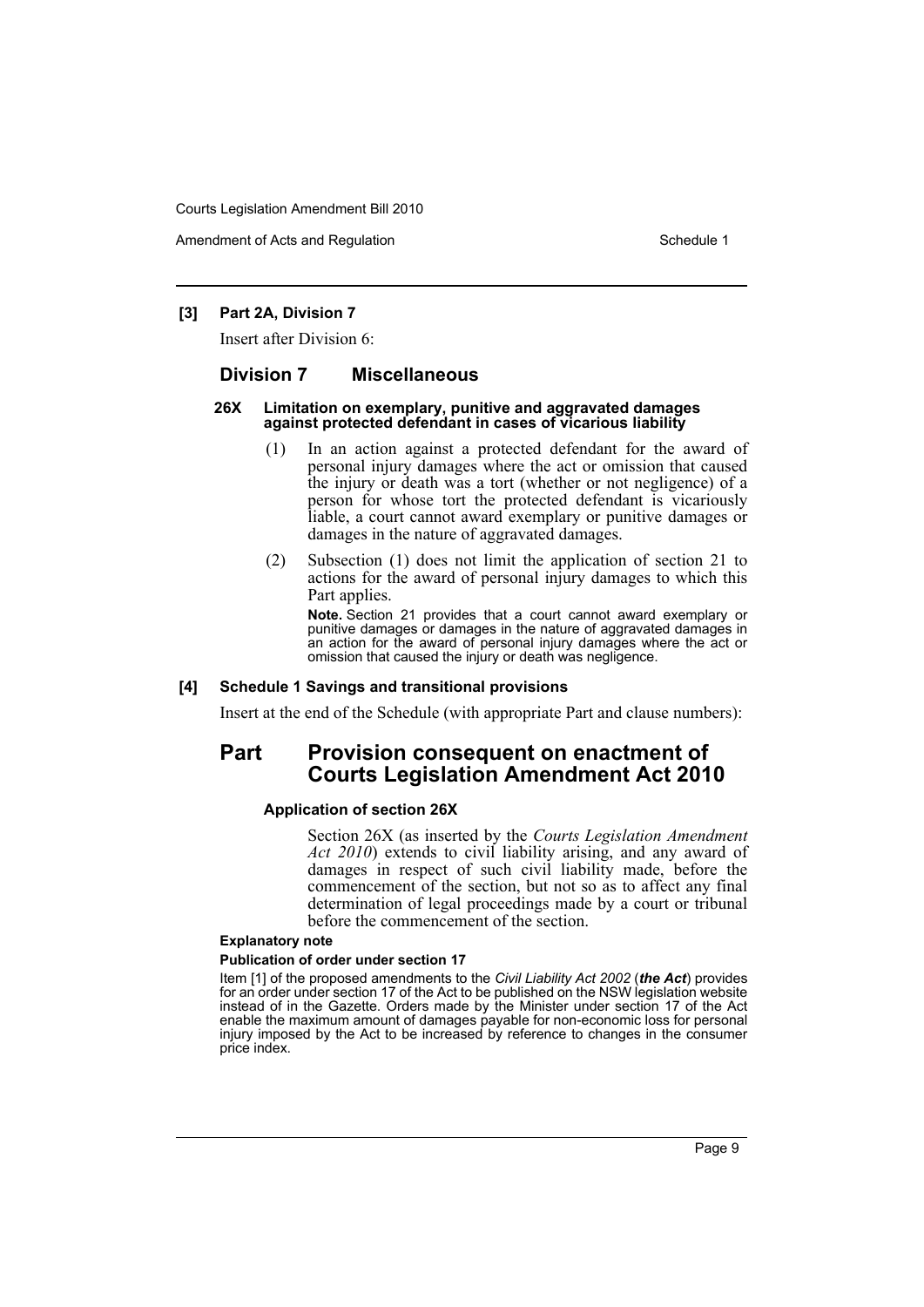Schedule 1 Amendment of Acts and Regulation

#### **Determining victim claims on the papers**

Item [2] of the proposed amendments to the Act provides for a victim claim made to a court under Part 2A of the Act to be determined by the court without a hearing unless the court is satisfied that the interests of justice require that a hearing be held in the presence of the parties.

**Recovery of exemplary, punitive or aggravated damages by offender in custody** Item [3] of the proposed amendments to the Act provides that a court cannot award exemplary or punitive damages or damages in the nature of aggravated damages in an action against a protected defendant for the award of personal injury damages in respect of the death or injury of an offender in custody where the act or omission that caused the injury or death was the tort of a person for which the protected defendant was vicariously liable. Section 21 of the Act already makes similar provision in relation to all actions in negligence for personal injury damages.

#### **Savings and transitional provision**

Item [4] of the proposed amendments to the Act provides for the amendment proposed to be made by item [3] to extend to certain proceedings commenced before the commencement of the amendment.

### **1.7 Civil Procedure Act 2005 No 28**

#### **[1] Part 9 Transfer of proceedings between courts**

Insert after Division 2A:

### **Division 3 Transfer of proceedings between Supreme Court and Industrial Court**

### **150 Definitions**

(1) In this Division:

*transfer order* means an order referred to in section 151 (1) or (2).

*transferee court* means the court to which proceedings are to be transferred pursuant to a transfer order.

*transferor court* means the court from which proceedings are transferred pursuant to a transfer order.

(2) For the purposes of this Division, proceedings are *related* if the matters with which they deal are so closely associated as to form part of the same controversy.

#### **151 Transfer of proceedings between Supreme Court and Industrial Court**

(1) If either the Supreme Court or the Industrial Court is satisfied, in relation to proceedings before it, that it is more appropriate for the proceedings to be heard in the other court, it may, on application by a party to the proceedings or of its own motion, order that the proceedings be transferred to the other court.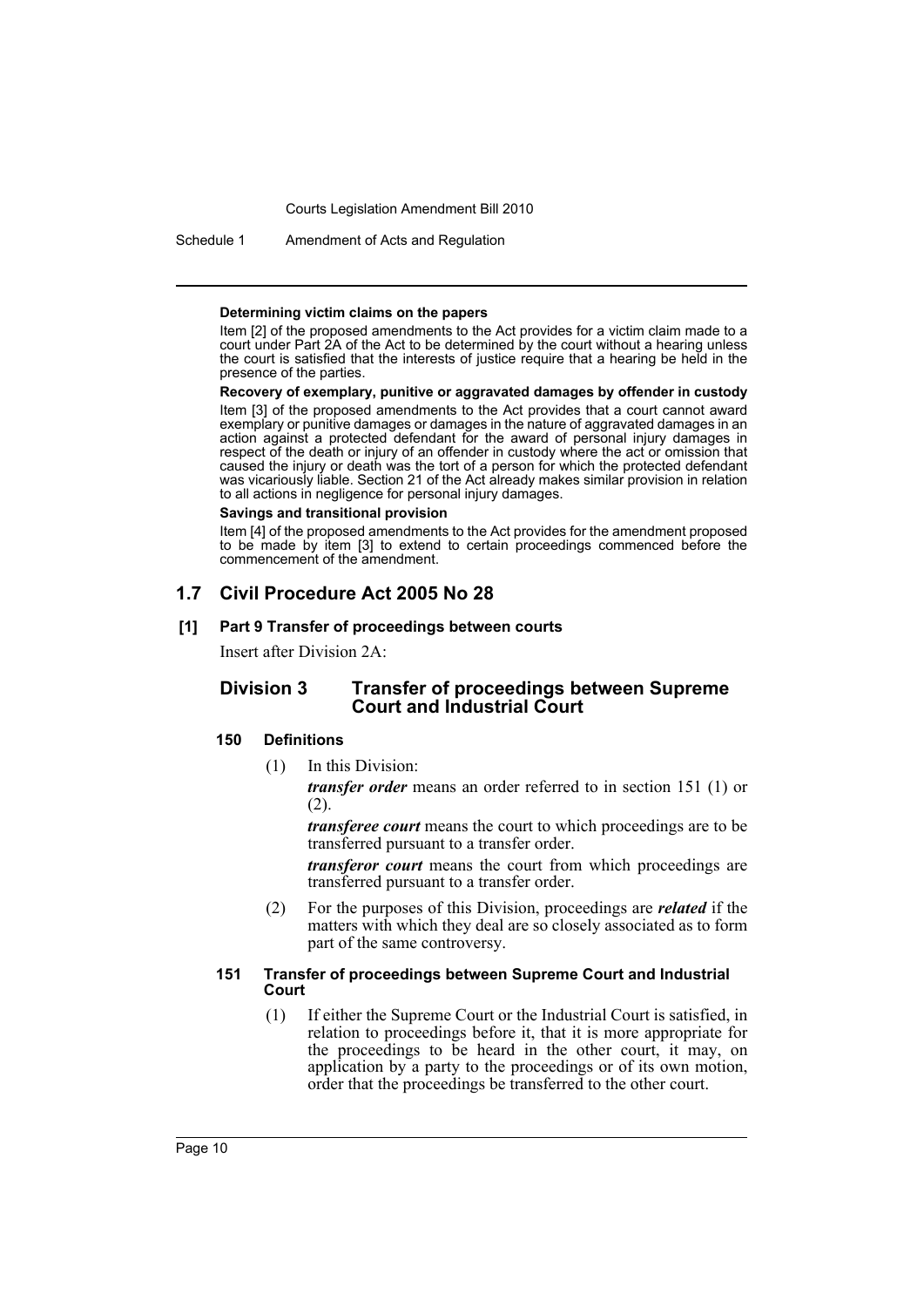- (2) If either the Supreme Court or the Industrial Court is satisfied, in relation to proceedings before it, that:
	- (a) there are related proceedings pending in the other court, and
	- (b) it is more appropriate for the proceedings to be heard, together with the related proceedings, in the other court,

it may, on application by a party to the proceedings or of its own motion, order that the proceedings be transferred to the other court and heard together with the related proceedings.

(3) No appeal lies against a decision of the transferor court to make, or not to make, an order under this section.

### **152 Transfer orders**

- (1) A transfer order takes effect when it is made.
- (2) A transfer order does not invalidate any order made or other thing done in the proceedings before the order was made.
- (3) Any order made by the transferor court (other than the transfer order) may be varied or revoked by an order of the transferee court.

### **153 Proceedings after transfer**

- (1) Subject to the rules of court applicable in the transferee court:
	- (a) any proceedings with respect to which a transfer order takes effect continue in the transferee court:
		- (i) as if the proceedings had been duly commenced in the transferee court on the date on which they were commenced in the transferor court, and
		- (ii) as if any cross-claim in the proceedings had been duly made in the transferee court on the date on which it was made in the transferor court, and
	- (b) any proceedings with respect to which a transfer order under section 151 (2) takes effect are to be heard together with, and are taken to form part of, the related proceedings in the transferee court.
- (2) For the purposes of any proceedings continued in the transferee court:
	- (a) any admission duly made in the transferor court is to be treated as if it had been made in the transferee court, and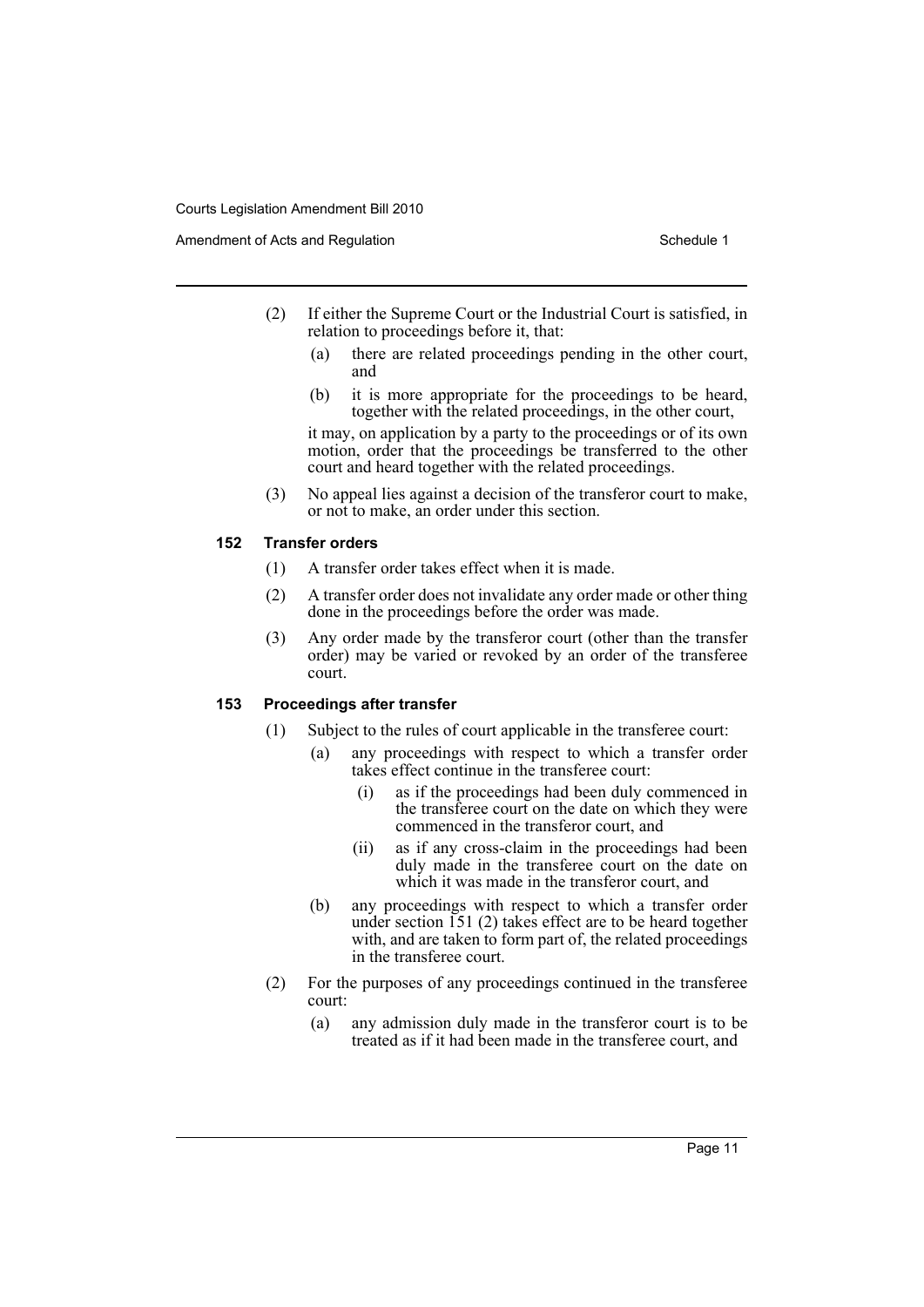Schedule 1 Amendment of Acts and Regulation

- (b) in the case of proceedings affected by a transfer order under section  $151$  (2), any process or other documentation before the transferee court may be amended so as to reflect the merger of the proceedings concerned.
- (3) Subject to the rules of court applicable in the transferee court, the power of the transferee court to make orders as to costs includes a power to make orders with respect to the costs of:
	- (a) the application for, and the making of, the transfer order, and
	- (b) any step taken in the proceedings before the transfer order was made.

#### **154 Jurisdiction of transferee court**

The transferee court has, and may exercise, all of the jurisdiction of the transferor court in relation to any proceedings to which a transfer order relates, including jurisdiction to determine any question arising in any such proceedings.

#### **[2] Schedule 6 Savings, transitional and other provisions**

Insert at the end of clause 1 (1):

*Courts Legislation Amendment Act 2010* (but only to the extent that it amends this Act)

#### **Explanatory note**

Item [1] of the proposed amendments to the *Civil Procedure Act 2005* (*the Act*) enables civil proceedings to be transferred between the Supreme Court and the Industrial Court.

Item [2] of the proposed amendments to the Act enables the Governor to make regulations of a savings or transitional nature consequent on the enactment of the proposed amendments to the Act.

### **1.8 Criminal Procedure Act 1986 No 209**

#### **Schedule 1 Indictable offences triable summarily**

Omit "\$15,000" from item 8 (b) in Part 2 of Table 1. Insert instead "\$60,000". **Explanatory note**

The proposed amendment to the *Criminal Procedure Act 1986* enables offences under section 112 (1) of the *Crimes Act 1900* to be dealt with summarily unless the prosecutor or accused elects otherwise provided that the value of the property stolen or destroyed, or the value of the damage to the property, does not exceed \$60,000. Currently, the value must not exceed \$15,000 in order for the offence to be dealt with summarily.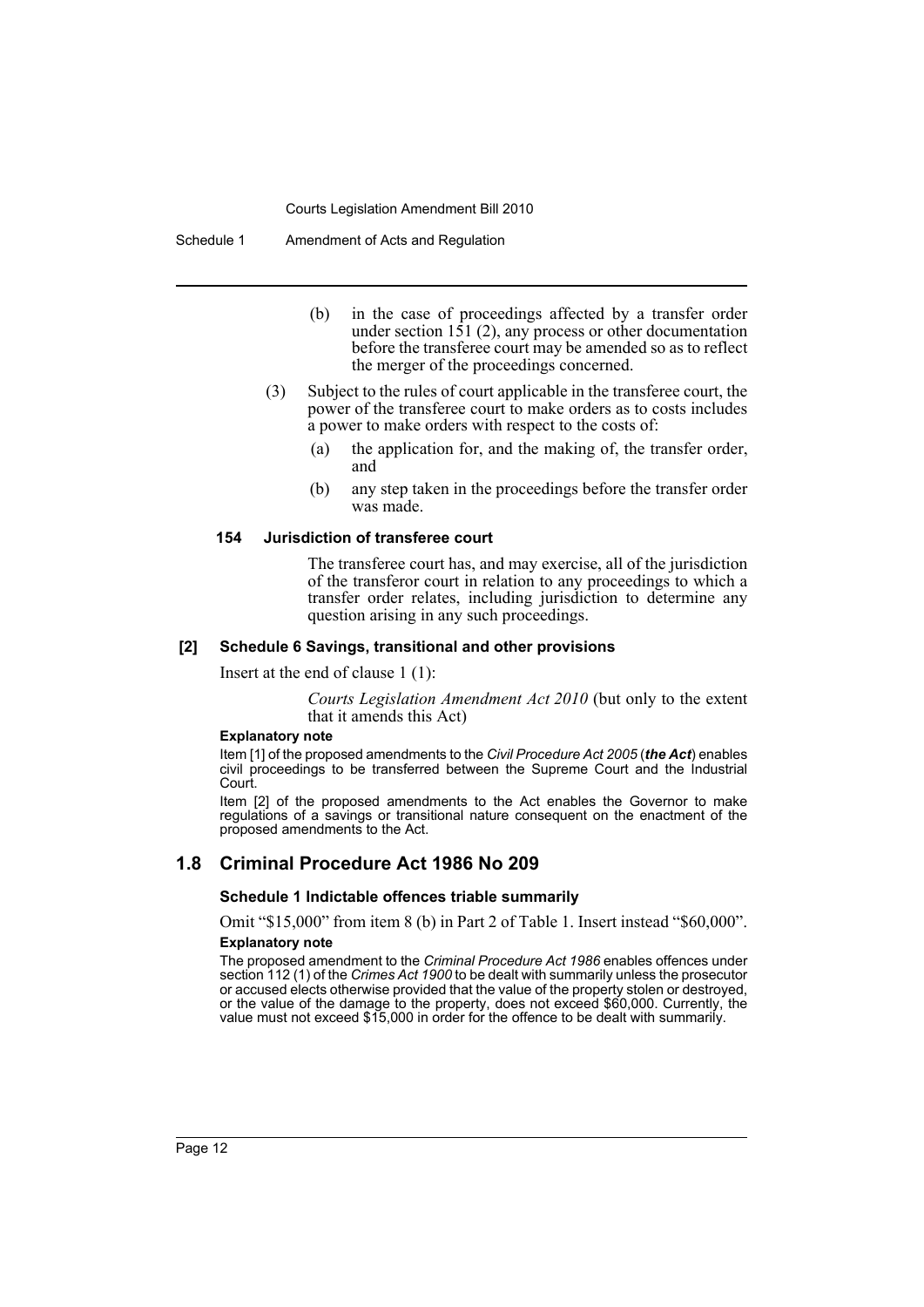Amendment of Acts and Regulation Schedule 1 and Schedule 1

### **1.9 District Court Act 1973 No 9**

#### **[1] Section 13 Appointment and qualifications of Judges**

Insert after paragraph (b) in the definition of *qualified person* in section 13 (2):

(c) without limiting paragraph (a) or (b), the Chief Magistrate of the Local Court.

#### **[2] Section 13 (3)**

Insert after section 13 (2):

- (3) The following provisions apply to and in respect of the Chief Magistrate of the Local Court if he or she also holds office as a Judge:
	- (a) service by the Chief Magistrate in the office of the Chief Magistrate is, for the purposes of this Act (including section 15) and the *Judges' Pensions Act 1953*, taken to be service in the office of a Judge,
	- (b) the Chief Magistrate may not hear or determine an appeal in his or her capacity as a Judge from any decision made by the Chief Magistrate in his or her capacity as a Magistrate of the Local Court,
	- (c) nothing in this Act or any other law requires the Chief Magistrate to devote the whole of his or her time to the duties of a Judge.

**Note.** Section 14 (5) of the *Local Court Act 2007* enables a Chief Magistrate who has been appointed as a Judge to exercise the jurisdiction of the District Court while holding office as the Chief Magistrate by arrangement with the Chief Judge.

#### **Explanatory note**

Item [1] of the proposed amendments to the *District Court Act 1973* (*the Act*) enables the Governor to appoint the Chief Magistrate of the Local Court as a Judge of the District Court.

Item [2] of the proposed amendments to the Act sets out special provisions that will apply to a Chief Magistrate who is also appointed as a Judge of the District Court in connection with the exercise of his or her functions as a Judge.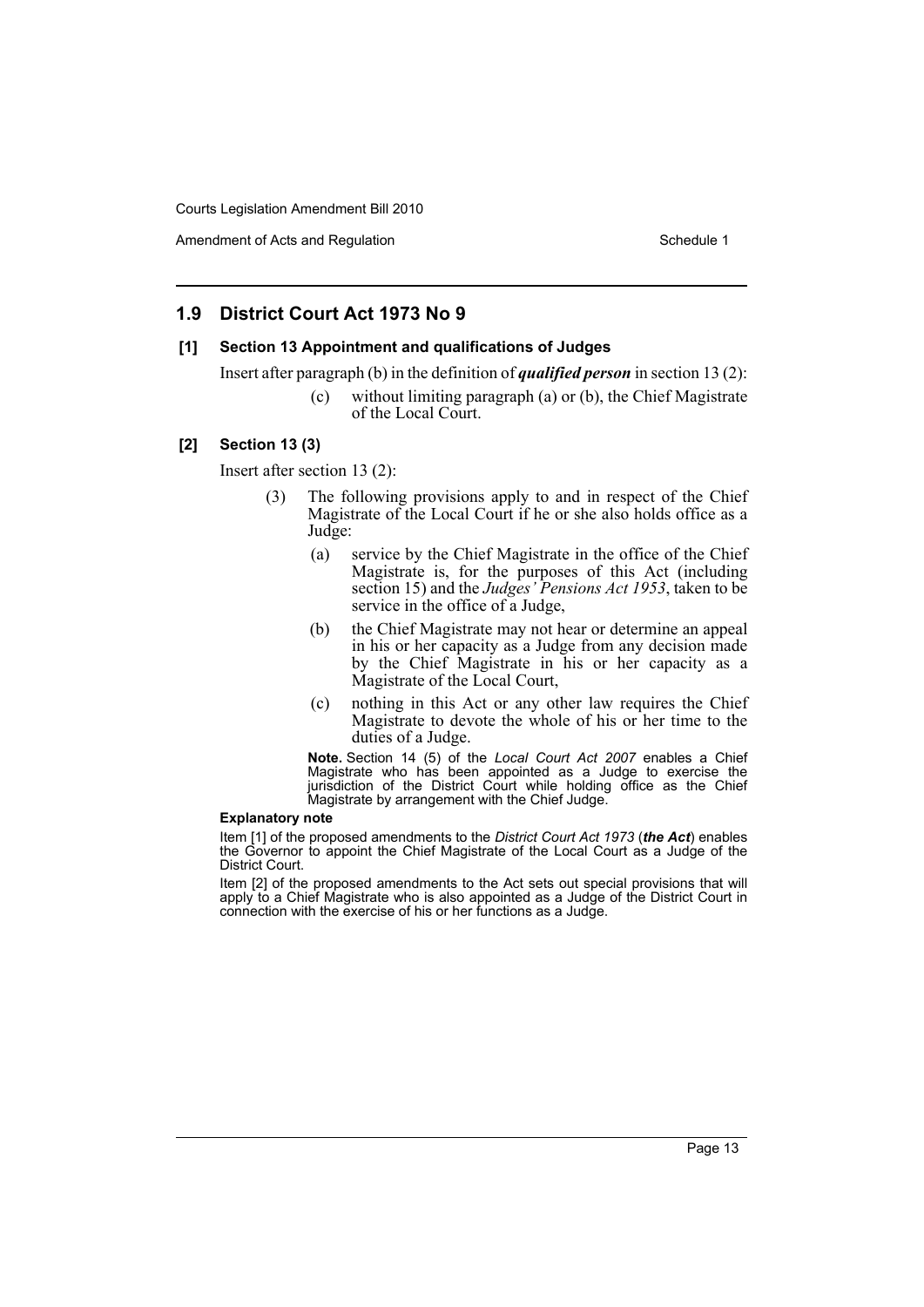Schedule 1 Amendment of Acts and Regulation

### **1.10 Industrial Relations Act 1996 No 17**

#### **Section 162B**

Insert after section 162A:

#### **162B Exercise of Commission's functions by Industrial Registrar and Registry officers**

- (1) The President may, by instrument in writing:
	- (a) direct that any function of the Commission under this Act or the rules of the Commission may be exercised by the Industrial Registrar, or by a Registry officer, in such circumstances, and subject to such conditions, as are specified in the instrument, and
	- (b) vary or revoke any such instrument.
- (2) This section does not limit any provision of this Act by which the Commission is constituted with respect to the exercise of the Commission's functions.

**Note.** Similar instruments may be made under section 13 of the *Civil Procedure Act 2005* in relation to the functions of the Commission under that Act and the uniform rules made under that Act.

#### **Explanatory note**

The proposed amendment to the *Industrial Relations Act 1996* enables the President of the Industrial Relations Commission to direct that specified functions of the Commission under that Act or the rules of the Commission be exercised by the Industrial Registrar or by a Registry officer. The proposed amendment mirrors the power conferred on the President by section 13 of the *Civil Procedure Act 2005* in relation to functions conferred on the Commission by that Act and the uniform rules made under that Act.

### **1.11 Land and Environment Court Act 1979 No 204**

#### **Section 11A**

Insert after section 11:

#### **11A Supreme Court Judges may act as Land and Environment Court Judges**

- (1) This section applies to each of the Judges of the Supreme Court (an *eligible judicial officer*) other than the following:
	- (a) the Chief Justice,
	- (b) the President of the Court of Appeal,
	- (c) the other Judges of Appeal,
	- (d) the Chief Judge at Common Law,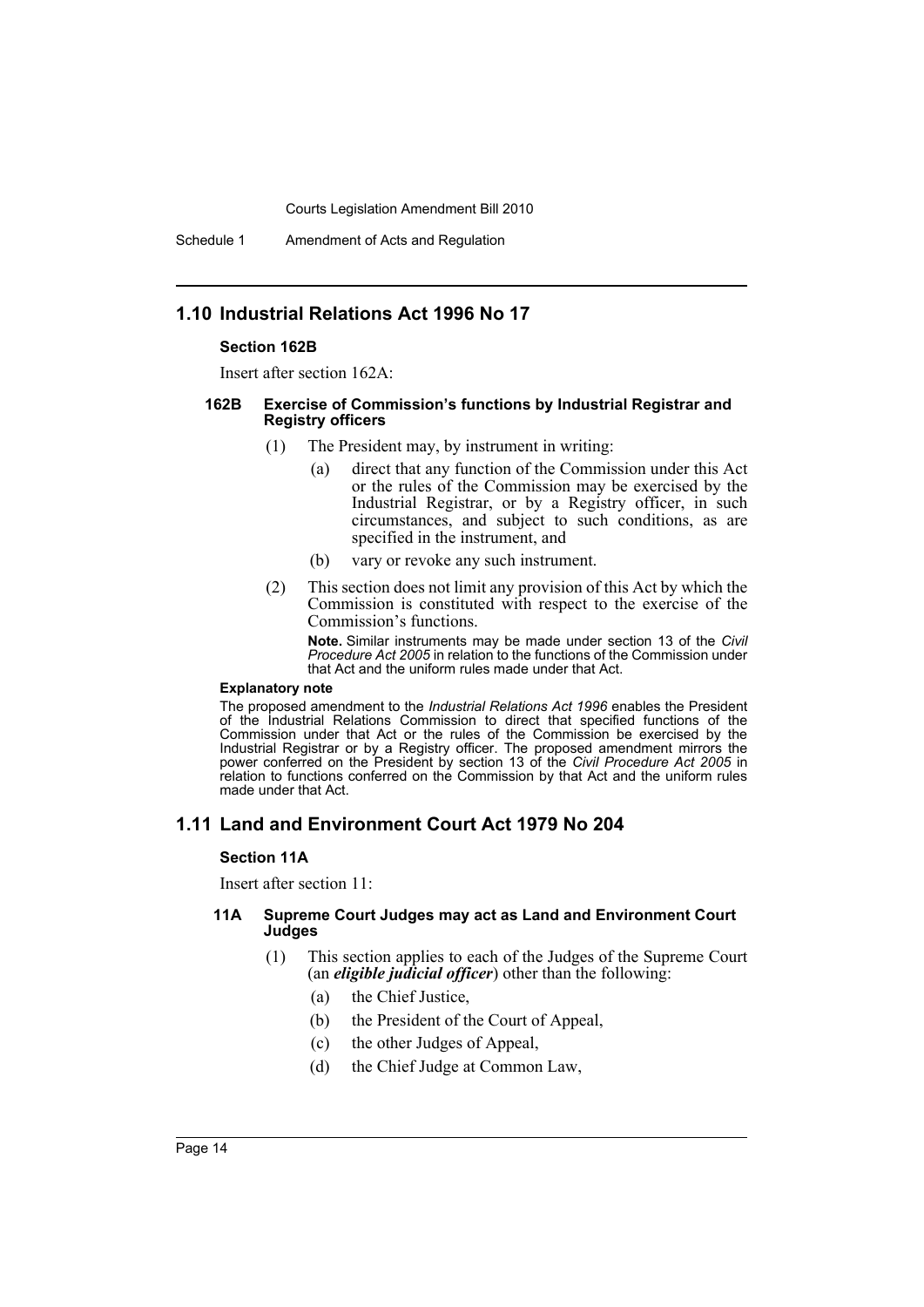Amendment of Acts and Regulation Schedule 1 and Schedule 1

- (e) the Chief Judge in Equity,
- (f) an acting Judge.
- (2) An eligible judicial officer may act as a Judge for a particular period or in relation to particular proceedings in the Court if:
	- (a) the Chief Judge certifies that it is expedient that the eligible judicial officer should act as a Judge of the Court for the period or in relation to the proceedings, and
	- (b) the eligible judicial officer consents to acting as a Judge for the period or in relation to the proceedings, and
	- (c) the Chief Justice consents to the eligible judicial officer acting as a Judge for the period or in relation to the proceedings.
- (3) The following provisions apply to and in respect of an eligible judicial officer who acts as a Judge of the Court pursuant to the provisions of this section:
	- (a) the eligible judicial officer has, while acting as a Judge, all the powers, authorities, privileges and immunities of a Judge of the Land and Environment Court,
	- (b) the eligible judicial officer may attend the sittings of the Court for the purpose of giving judgment in, or otherwise completing, any proceedings which have been heard by the Court while the eligible judicial officer was acting as a Judge in the proceedings even if the eligible judicial officer is no longer acting as a Judge,
	- (c) the eligible judicial officer is not, while receiving remuneration as a Judge of the Supreme Court, entitled to remuneration for acting as a Judge of the Land and Environment Court,
	- (d) any service of the eligible judicial officer while acting as a Judge is taken for all purposes (including for the purposes of the *Supreme Court Act 1970* and the *Judges' Pensions Act 1953*) to be service as a Judge of the Supreme Court,
	- (e) nothing in this Act or any other law requires the eligible judicial officer to devote the whole of his or her time to the duties of acting as a Judge of the Land and Environment Court.

#### **Explanatory note**

The proposed amendment to the *Land and Environment Court Act 1979* enables the puisne Judges of the Supreme Court to act as Judges of the Land and Environment Court.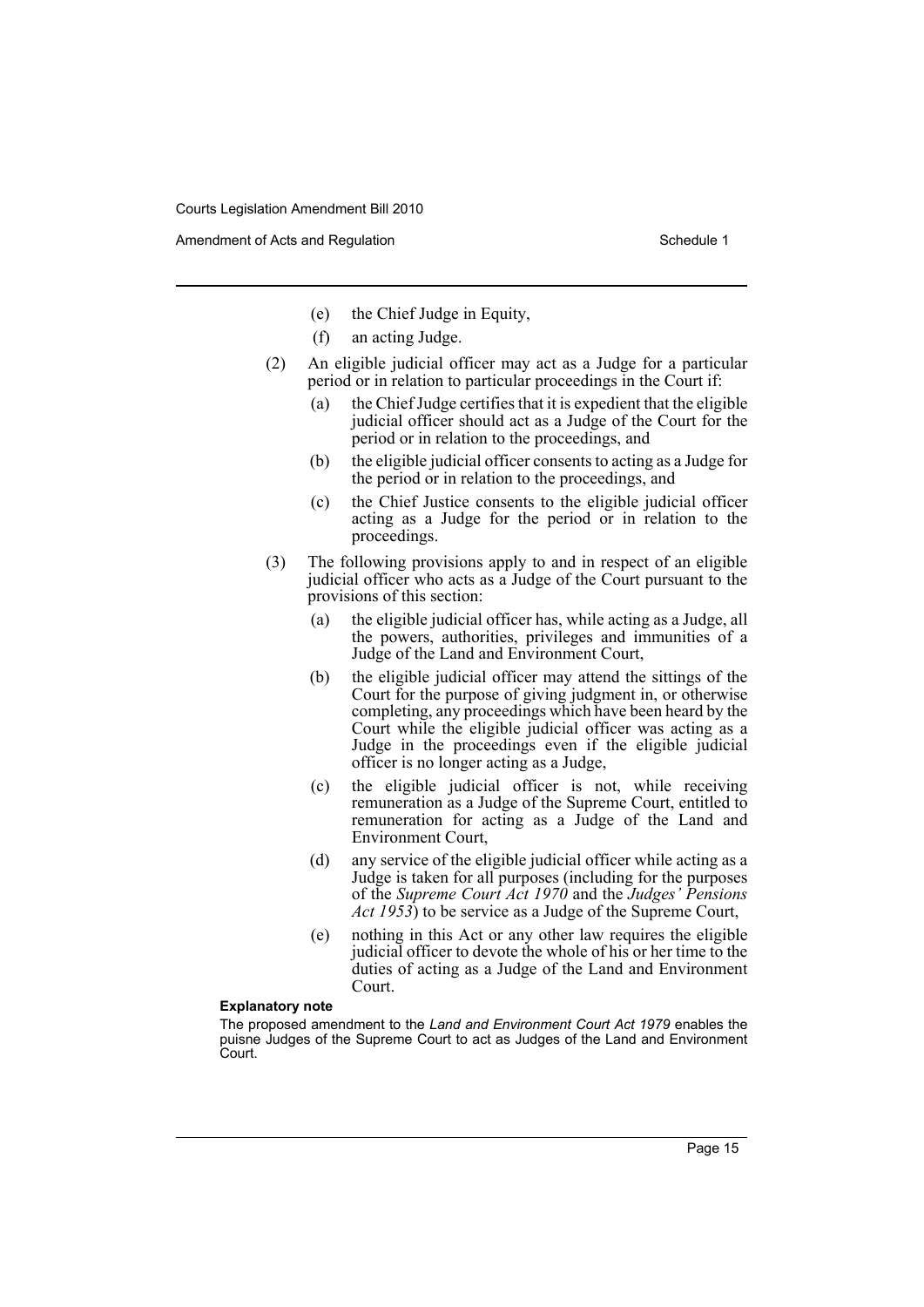Schedule 1 Amendment of Acts and Regulation

### **1.12 Legal Profession Act 2004 No 112**

#### **[1] Section 302B**

Insert after section 302A:

#### **302B Costs assessment is to take into account GST**

A costs assessor (or, in the case of a review of or an appeal against a costs assessment, a panel under Subdivision  $\overline{5}$  of Division 11 or a court) is to take into account the GST (within the meaning of the *A New Tax System (Goods and Services Tax) Act 1999* of the Commonwealth) referable to the provision of legal services when making or reviewing a determination of legal costs payable.

#### **[2] Section 329 Regulations to provide for fixed costs**

Insert after section 329 (1) (b):

- (b1) fixing the costs payable for legal services provided in connection with small claims applications (within the meaning of section 379 of the *Industrial Relations Act 1996*),
- **[3] Section 362 Costs fixed by regulations or other legislation**

Insert "(b1)," after "(b)," in section 362 (1).

#### **[4] Schedule 9 Savings, transitional and other provisions**

Insert at the end of the Schedule (with appropriate Part and clause numbers):

### **Part Provision consequent on enactment of Courts Legislation Amendment Act 2010**

#### **Application of section 302B**

- (1) Section 302B (as inserted by the *Courts Legislation Amendment Act 2010*) extends to any applications for the assessment of costs made (but not determined) before the commencement of that section.
- (2) However, section 302B does not extend to any application for a review of, or any appeal against, an assessment of costs by a costs assessor (whether the application for review or the appeal is made before or after the commencement of that section) if the assessment of costs was determined by the costs assessor before that commencement.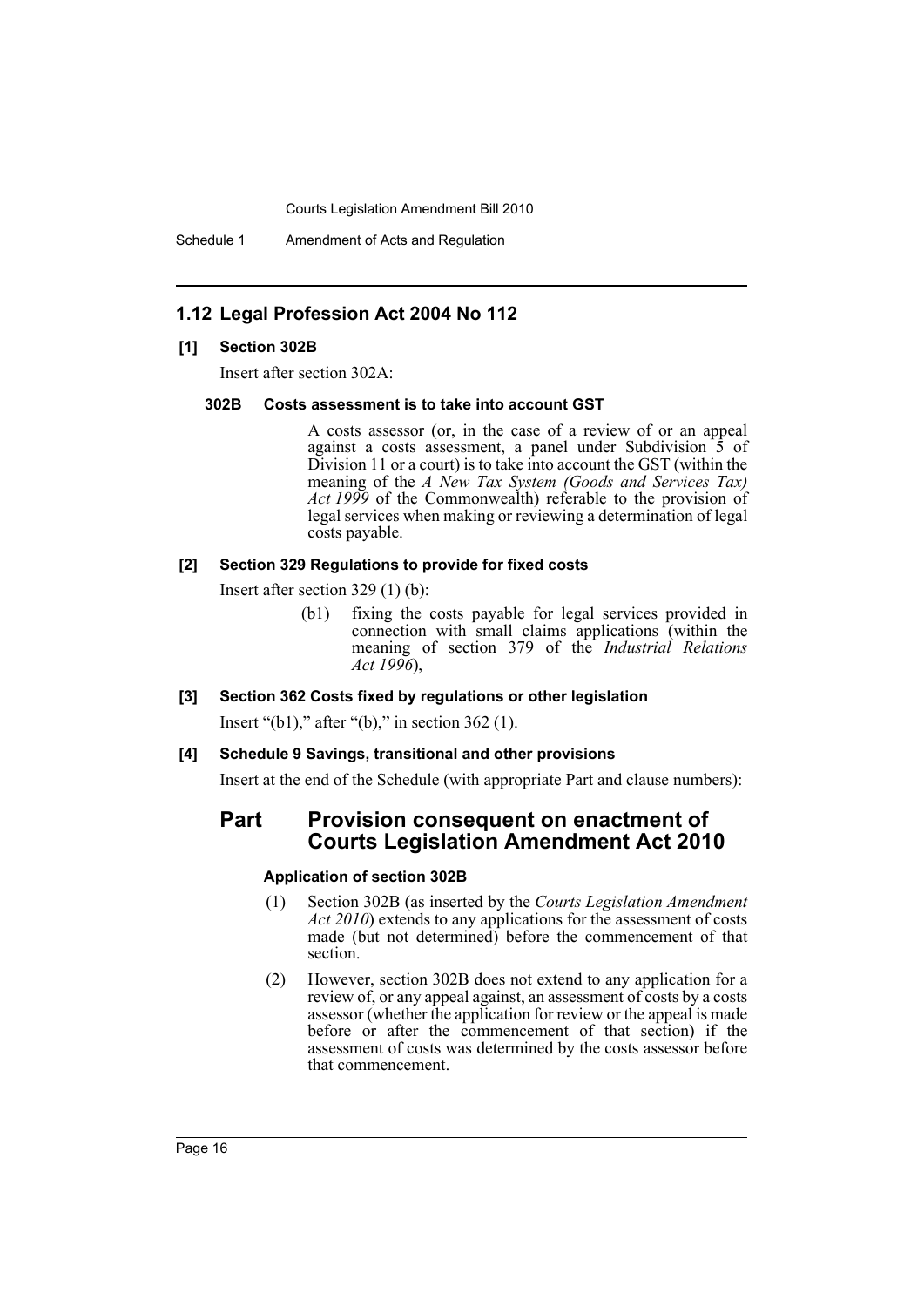Amendment of Acts and Regulation Schedule 1 and Schedule 1

(3) For the purposes of this clause, an assessment of costs has been determined by a costs assessor if a certificate setting out the cost assessor's determination has been issued under section 368.

#### **Explanatory note**

Item [1] of the proposed amendments to the *Legal Profession Act 2004* (*the Act*) provides that the incidence of GST payable for legal services is to be taken into account in determining legal costs that are payable in relation to the provision of those services. The proposed amendment seeks to overcome uncertainty resulting from the decision of the Court of Appeal in *Boyce v McIntyre* [2009] NSWCA 185 concerning whether the GST referable to the provision of legal services can be taken into account by a costs assessor. Item [4] enacts a transitional provision to confirm that the new provision proposed to be inserted by item [1] extends to certain pending costs assessments.

Item [2] of the proposed amendments to the Act enables the regulations to provide for the fixing of the costs payable for legal services provided in connection with small claims applications (within the meaning of section 379 of the *Industrial Relations Act 1996*). Item [3] of the proposed amendments makes a consequential amendment.

### **1.13 Local Court Act 2007 No 93**

#### **[1] Section 14**

Omit the section. Insert instead:

#### **14 The Chief Magistrate**

- (1) The Governor may appoint a qualified person to be the Chief Magistrate of the Local Court.
- (2) A person is a *qualified person* if the person is:
	- (a) a Magistrate, or
	- (b) a Judge of the District Court.
- (3) The appointment may be made:
	- (a) by the commission of a person's appointment as a Magistrate or a Judge of the District Court, or
	- (b) by a subsequent commission under the public seal of the State.
- (4) The appointment of a person who is a Judge of the District Court as the Chief Magistrate also operates to appoint the person as a Magistrate.
- (5) If the Chief Magistrate also holds office as a Judge of the District Court, the Chief Magistrate may (while holding office as the Chief Magistrate) exercise the jurisdiction of the District Court if:
	- (a) the Chief Magistrate is requested to do so by the Chief Judge of the District Court in relation to particular proceedings before that Court, and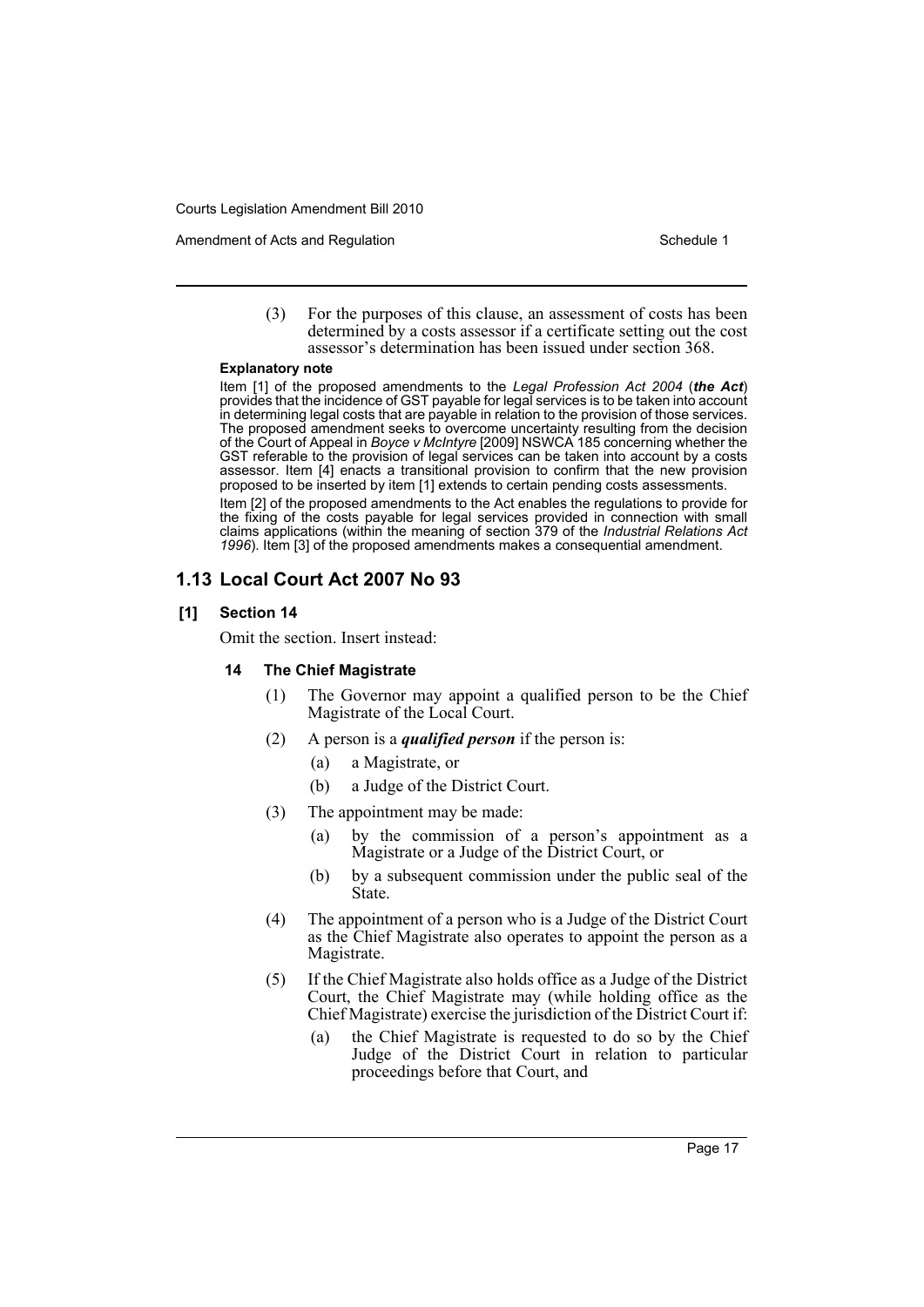Schedule 1 Amendment of Acts and Regulation

(b) the Chief Magistrate agrees to the request. **Note.** Section 13 of the *District Court Act 1973* enables the Governor to appoint the Chief Magistrate as a Judge of the District Court.

- (6) Subsection (5) has effect despite clause 5 (Effect of employment as Magistrate) of Schedule 1.
- (7) Part 2 of Schedule 1 has effect with respect to the Chief Magistrate.

#### **[2] Schedule 1 Provisions relating to Magistrates**

Omit "A" from clause 6. Insert instead "Subject to clause 10A, a".

#### **[3] Schedule 1, clause 7**

Omit "clause 8" from clause 7 (6). Insert instead "clauses 8 and 10B".

#### **[4] Schedule 1, clause 10**

Insert after clause 10 (2):

(2A) The Governor may not grant an approval under subclause (2) if the Chief Magistrate holds office as a Judge of the District Court unless the Chief Magistrate also seeks to resign from office as a Judge.

#### **[5] Schedule 1, clauses 10A and 10B**

Insert after clause 10:

### **10A Remuneration of Chief Magistrate who is District Court Judge**

If the Chief Magistrate also holds office as a Judge of the District Court, the Chief Magistrate is not entitled to receive remuneration as a Magistrate or the Chief Magistrate while he or she receives remuneration as a Judge.

**Note.** Section 13 (3) (a) of the *District Court Act 1973* provides that where the Chief Magistrate also holds office as a Judge of the District Court, his or her service as the Chief Magistrate counts as service as a Judge of that Court for the purposes of receiving the remuneration and superannuation entitlements to which a Judge of that Court is entitled.

#### **10B Superannuation entitlements of Chief Magistrate who is District Court Judge**

- (1) This clause applies to the Chief Magistrate if the Chief Magistrate:
	- (a) is appointed as a Judge of the District Court at the same time as being appointed as the Chief Magistrate or while he or she holds office as the Chief Magistrate, and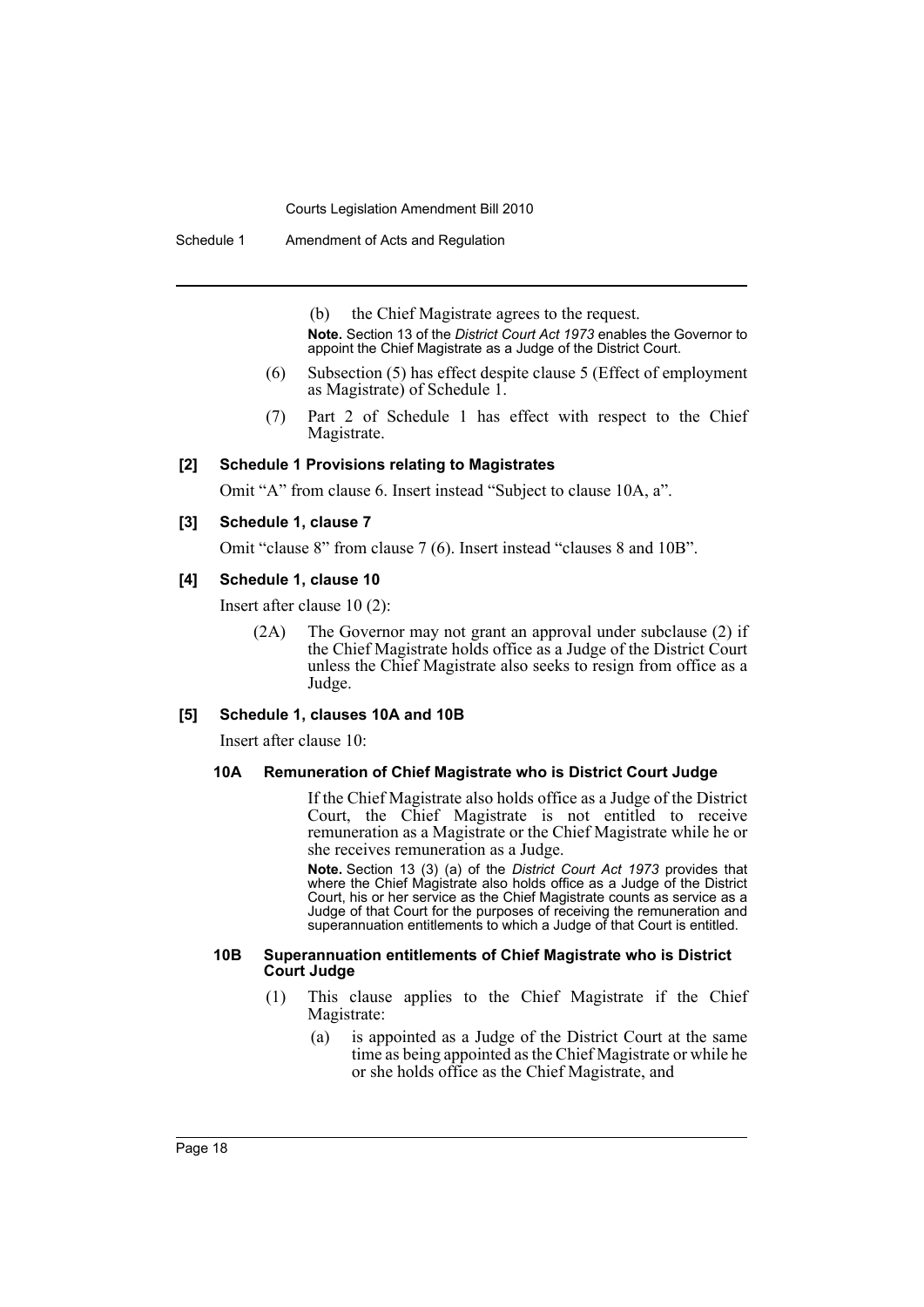Amendment of Acts and Regulation Schedule 1 and Schedule 1

- (b) is a contributor to a State public sector superannuation scheme immediately before being appointed as a Judge.
- (2) When this clause applies to the Chief Magistrate, the Chief Magistrate:
	- (a) ceases on his or her appointment as a Judge to be an employee who is entitled to be a contributor under the State public sector superannuation scheme concerned, and
	- (b) is taken on that appointment to have preserved his or her superannuation benefits under the scheme in accordance with the relevant statutory provisions governing the scheme.
- (3) This clause does not:
	- (a) prevent the Chief Magistrate from contributing to the FSS Fund in a capacity other than as an employee within the meaning of the *First State Superannuation Act 1992* if he or she is permitted to do so by the trust deed under which the Fund is maintained and administered, or
	- (b) otherwise affect the provisions of any other Act or regulation relating to the rights of contributors under superannuation schemes.
- (4) In this clause:

*FSS Fund* means the Fund within the meaning of the *First State Superannuation Act 1992*.

*State public sector superannuation scheme* means each of the following:

- (a) a STC scheme within the meaning of the *Superannuation Administration Act 1996*,
- (b) the FSS Fund,
- (c) any other scheme or fund prescribed by the regulations for the purposes of this clause.

#### **[6] Schedule 4 Savings, transitional and other provisions**

Insert at the end of the Schedule (with appropriate Part and clause numbers):

### **Part Provision consequent on enactment of Courts Legislation Amendment Act 2010**

#### **Effect of amendments on current Chief Magistrate**

A person who holds office as the Chief Magistrate immediately before the substitution of section 14 by the *Courts Legislation*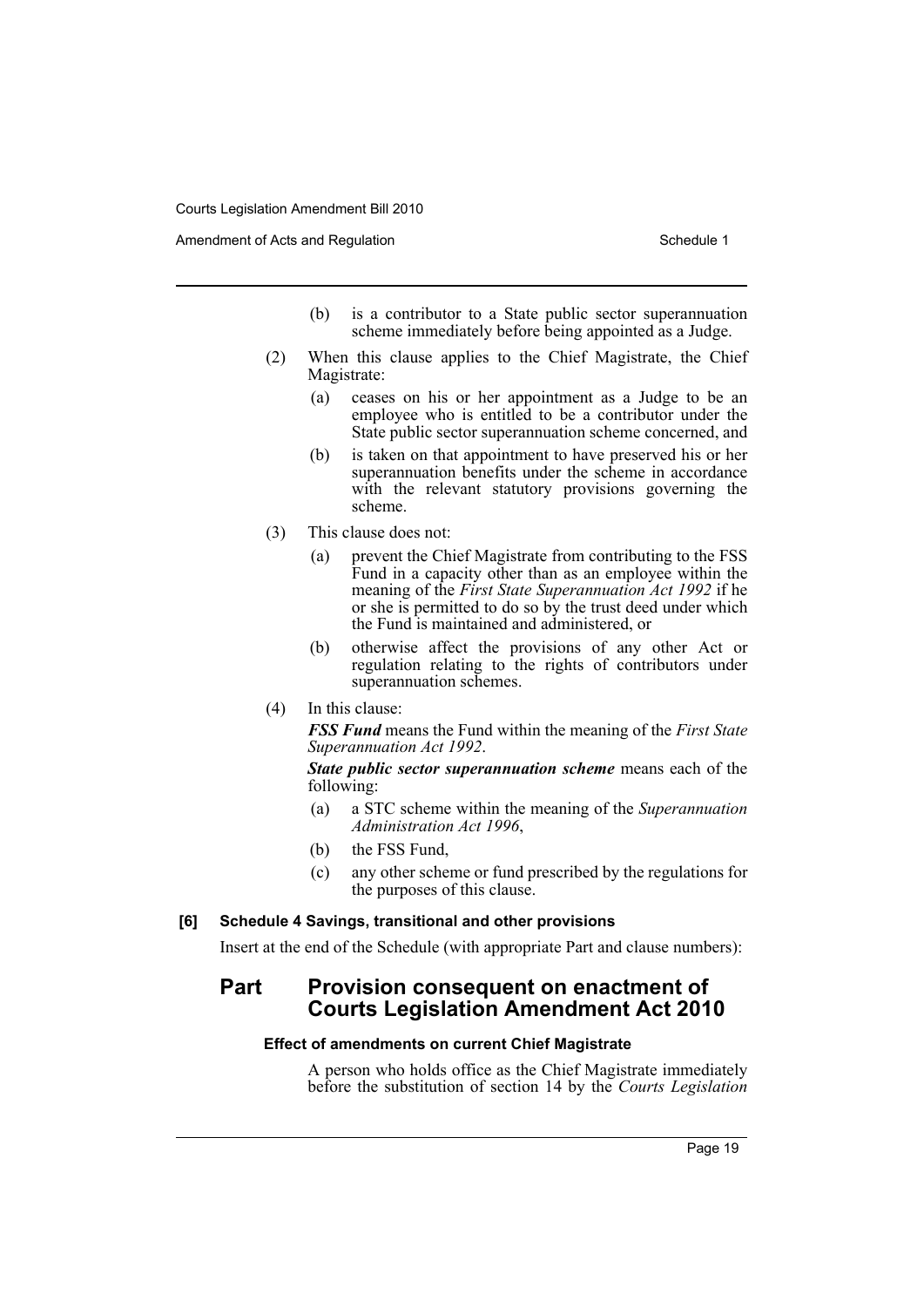Schedule 1 Amendment of Acts and Regulation

*Amendment Act 2010* continues to hold office as such for the purposes of section 14 (as substituted).

#### **Explanatory note**

Item [1] of the proposed amendments to the *Local Court Act 2007* (*the Act*) is consequential on the amendments made by Schedule 1.9 to the *District Court Act 1973* that enable the Governor to appoint the Chief Magistrate of the Local Court as a Judge of the District Court. The proposed amendment enables a Chief Magistrate who also holds office as a Judge of the District Court to exercise jurisdiction as a Judge while in office as the Chief Magistrate.

Item [4] of the proposed amendments to the Act ensures that if the Chief Magistrate is a Judge of the District Court, the Chief Magistrate cannot resign the office of Chief Magistrate without also resigning office as a Magistrate if the Chief Magistrate intends to continue in office as a Judge.

Item [5] of the proposed amendments to the Act ensures that a Chief Magistrate who also holds office as a Judge of the District Court is only entitled to receive remuneration as a Judge while he or she holds office as a Judge. The proposed amendment also deals with the superannuation entitlements of a Chief Magistrate who is appointed as a Judge at the same time or after being appointed as the Chief Magistrate. Items [2] and [3] of the proposed amendments make consequential amendments.

Item [6] of the proposed amendments to the Act confirms that the amendment proposed to be made by item [1] does not affect the continued efficacy of the current Chief Magistrate's appointment.

### **1.14 Supreme Court Act 1970 No 52**

#### **Section 37B**

Insert after section 37A:

#### **37B Land and Environment Court Judges may act as Supreme Court Judges**

- (1) This section applies to the Chief Judge and each of the other Judges of the Land and Environment Court (an *eligible judicial officer*), but not to an acting Judge of that Court.
- (2) An eligible judicial officer may act as a Judge for a particular period or in relation to particular proceedings in the Court if:
	- (a) the Chief Justice certifies that it is expedient that the eligible judicial officer should act as a Judge of the Court for the period or in relation to the proceedings, and
	- (b) the eligible judicial officer consents to acting as a Judge for the period or in relation to the proceedings, and
	- (c) in the case where the eligible judicial officer is not the Chief Judge of the Land and Environment Court—the Chief Judge consents to the eligible judicial officer acting as a Judge for the period or in relation to the proceedings.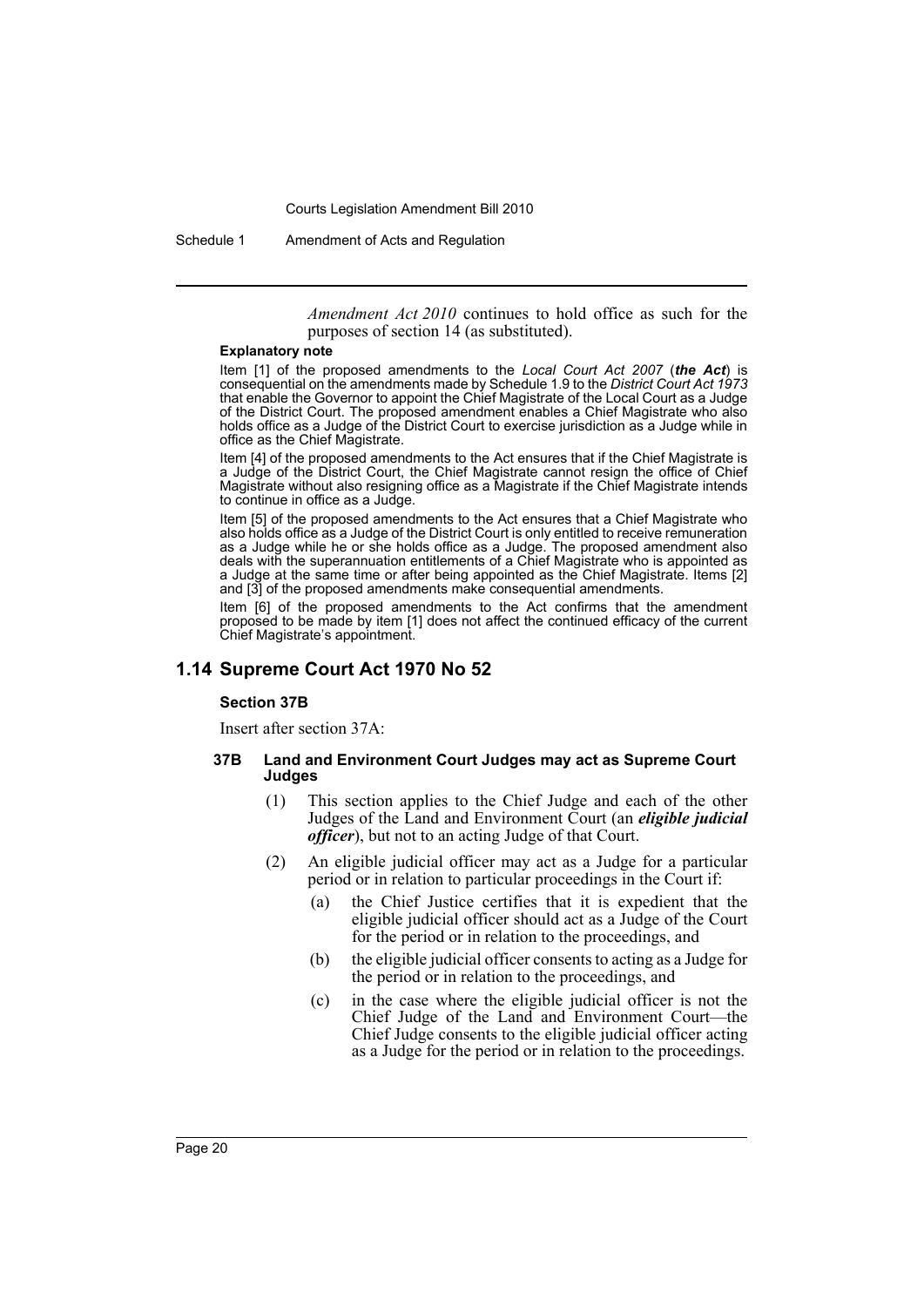Amendment of Acts and Regulation Schedule 1 and Schedule 1

- (3) The following provisions apply to and in respect of an eligible judicial officer who acts as a Judge of the Court pursuant to the provisions of this section:
	- (a) the eligible judicial officer has, while acting as a Judge, all the powers, authorities, privileges and immunities of a Judge of the Supreme Court,
	- (b) the eligible judicial officer may attend the sittings of the Court for the purpose of giving judgment in, or otherwise completing, any proceedings which have been heard by the Court while the eligible judicial officer was acting as a Judge in the proceedings even if the eligible judicial officer is no longer acting as a Judge,
	- (c) the eligible judicial officer is not, while receiving remuneration as a Judge of the Land and Environment Court, entitled to remuneration for acting as a Judge of the Supreme Court,
	- (d) any service of the eligible judicial officer while acting as a Judge is taken for all purposes (including for the purposes of the *Land and Environment Court Act 1979* and the *Judges' Pensions Act 1953*) to be service as a Judge of the Land and Environment Court,
	- (e) nothing in this Act or any other law requires the eligible judicial officer to devote the whole of his or her time to the duties of acting as a Judge of the Supreme Court.
- (4) If the eligible judicial officer holds office as the Chief Judge of the Land and Environment Court, a reference in subsection  $(3)$  to remuneration or service as a Judge of the Land and Environment Court is to be read as a reference to remuneration or service in that office.
- (5) Nothing in this section limits the operation of section 37A, or of section 3 of the *Criminal Appeal Act 1912*, in their application to the Chief Judge of the Land and Environment Court.

#### **Explanatory note**

The proposed amendment to the *Supreme Court Act 1970* enables the Chief Judge and the other Judges of the Land and Environment Court to act as Judges of the Supreme Court.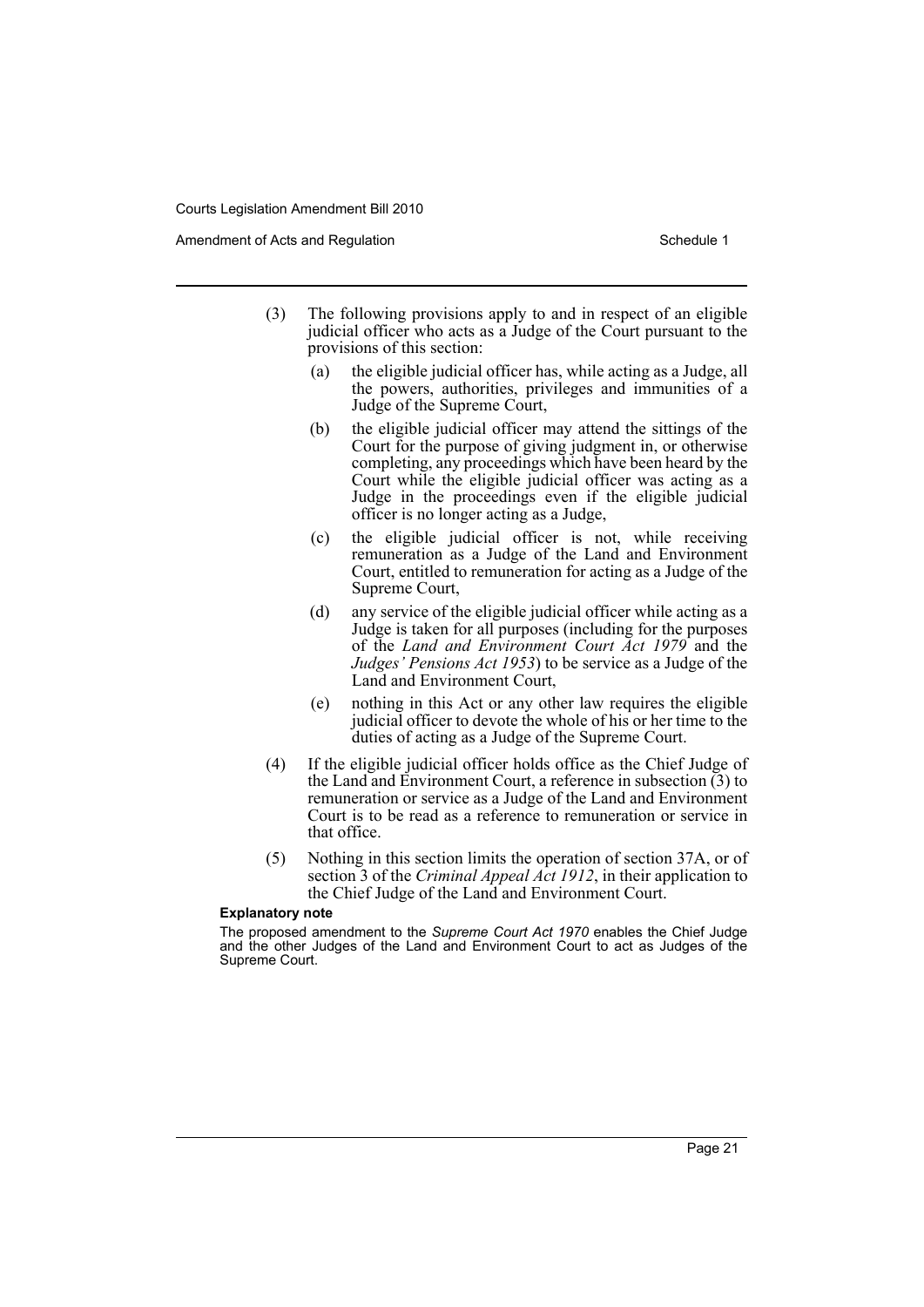Schedule 1 Amendment of Acts and Regulation

### **1.15 Victims Support and Rehabilitation Act 1996 No 115**

#### **[1] Section 79 Imposition of compensation levy**

Omit "\$140" from section 79 (1) (a). Insert instead "\$148".

#### **[2] Section 79 (1) (b)**

Omit "\$60". Insert instead "\$64".

#### **[3] Section 80**

Omit the section. Insert instead:

### **80 CPI adjustments of compensation levy**

- (1) Starting at the end of the 2010–2011 financial year, each of the amounts of the levy payable under section 79 (1) is to be adjusted as provided by this section at the end of each financial year (the *current financial year*) to provide a *new amount* for the next financial year. The new amount applies for the next financial year and replaces the amount that applied for the current financial year.
- (2) The new amount for a financial year is to be calculated in accordance with the following formula:

$$
A = \frac{L \times B}{C}
$$

where:

*A* is the new amount being calculated.

*L* is the amount of the levy for the current financial year.

*B* is the Sydney CPI number for March in the current financial year.

*C* is the Sydney CPI number for March in the financial year before the current financial year.

- (3) Before the end of each financial year (starting with the 2010–2011 financial year), the Minister is to publish a notice on the NSW legislation website of the amounts that are to apply for the purposes of section 79 for the next financial year. Failure to publish the notice or late publication of the notice does not affect the validity of an adjustment under this section.
- (4) If the amount calculated pursuant to an adjustment under this section as the new amount for a financial year is not a whole number of dollars, the amount is to be rounded up to the nearest whole dollar.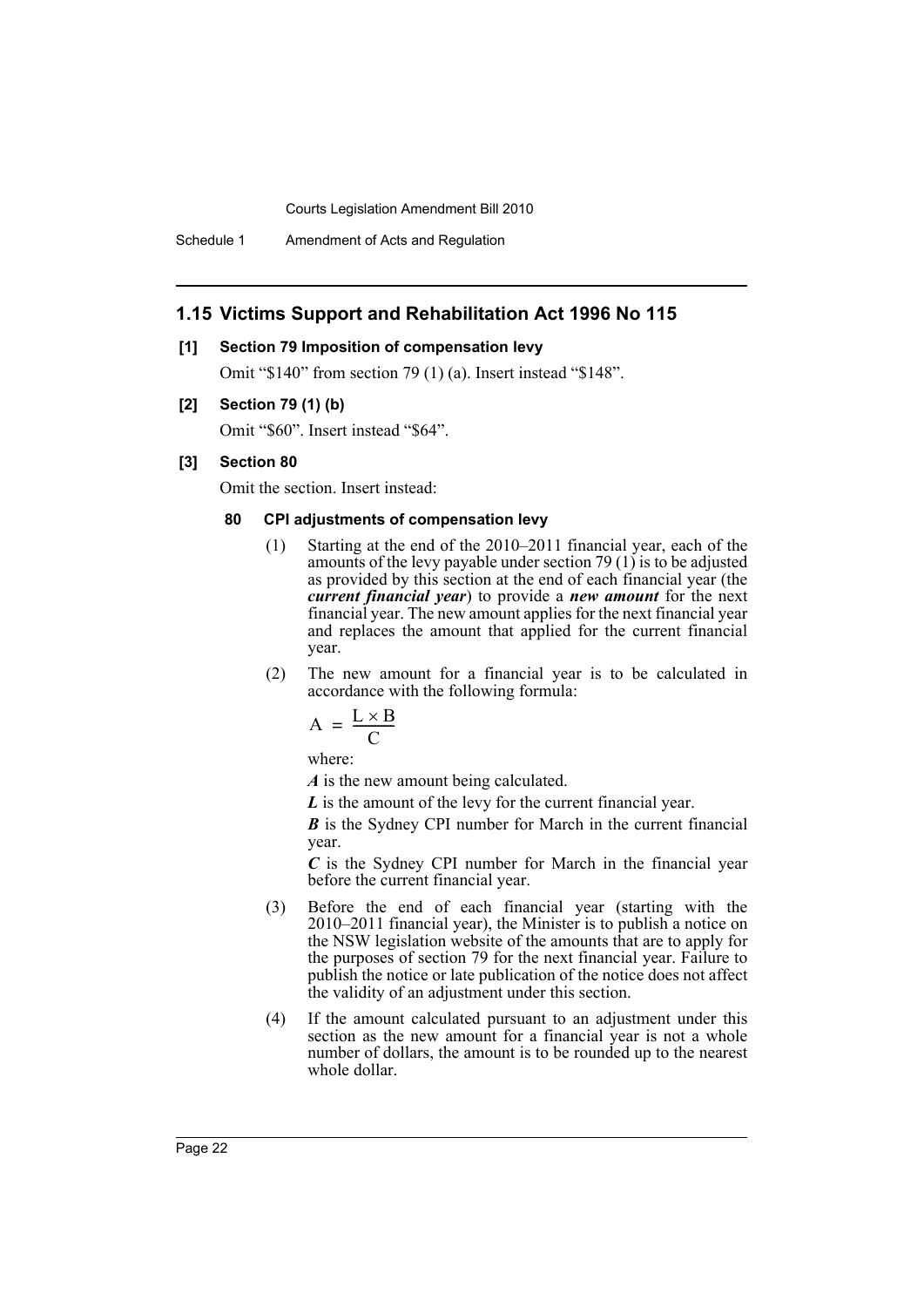- Amendment of Acts and Regulation Schedule 1 and Schedule 1
	- (5) If an adjustment under this section would result in the new amount for the next financial year being less than the amount for the current financial year, the new amount for the next financial year is to be the same as the amount for the current financial year.
	- (6) The new amount for a financial year is to be adjusted in accordance with the regulations if the Australian Statistician:
		- (a) stops issuing Sydney CPI numbers, or
		- (b) fails to issue a relevant Sydney CPI number before the start of the financial year for which the new amount is required to be calculated.
	- (7) It is to be presumed, in the absence of evidence to the contrary, that any amounts specified in a notice published under this section for a particular financial year are correct.
	- (8) In this section:

*financial year* means a year starting on 1 July.

*Sydney CPI number* means the Consumer Price Index (All Groups Index) for Sydney issued by the Australian Statistician.

#### **[4] Schedule 3 Savings, transitional and other provisions**

Insert at the end of the Schedule (with appropriate Part and clause numbers):

### **Part Provision consequent on enactment of Courts Legislation Amendment Act 2010**

### **Payment of levies payable under section 79**

Any amount that a person was liable to pay under section 79 (1) immediately before the commencement of the amendments made to this Act by the *Courts Legislation Amendment Act 2010* continues to be payable after the commencement of those amendments.

#### **Commencement**

The amendments to the *Victims Support and Rehabilitation Act 1996* (*the Act*) commence, or are taken to have commenced, on 1 July 2010.

#### **Explanatory note**

Items [1] and [2] of the proposed amendments to the Act update the amounts of compensation levy payable by offenders by reference to changes in the consumer price index since the amounts were first inserted in the Act.

Item [3] of the proposed amendments to the Act re-enacts in plainer English the provisions concerning the adjustment of the amounts of compensation levy payable by